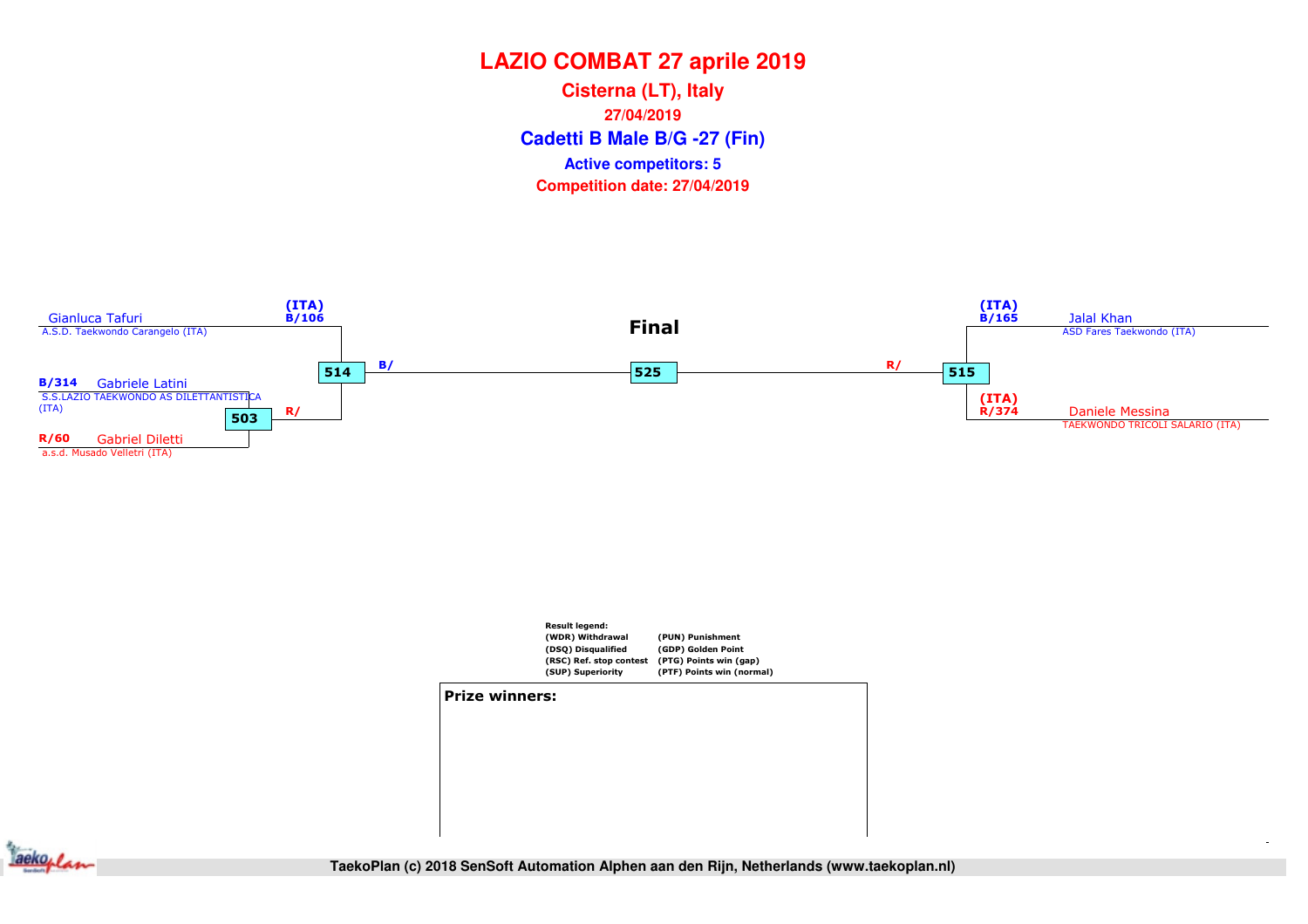**Cadetti B Male B/G -30 (Fly) Cisterna (LT), Italy27/04/2019Competition date: 27/04/2019 Active competitors: 8**





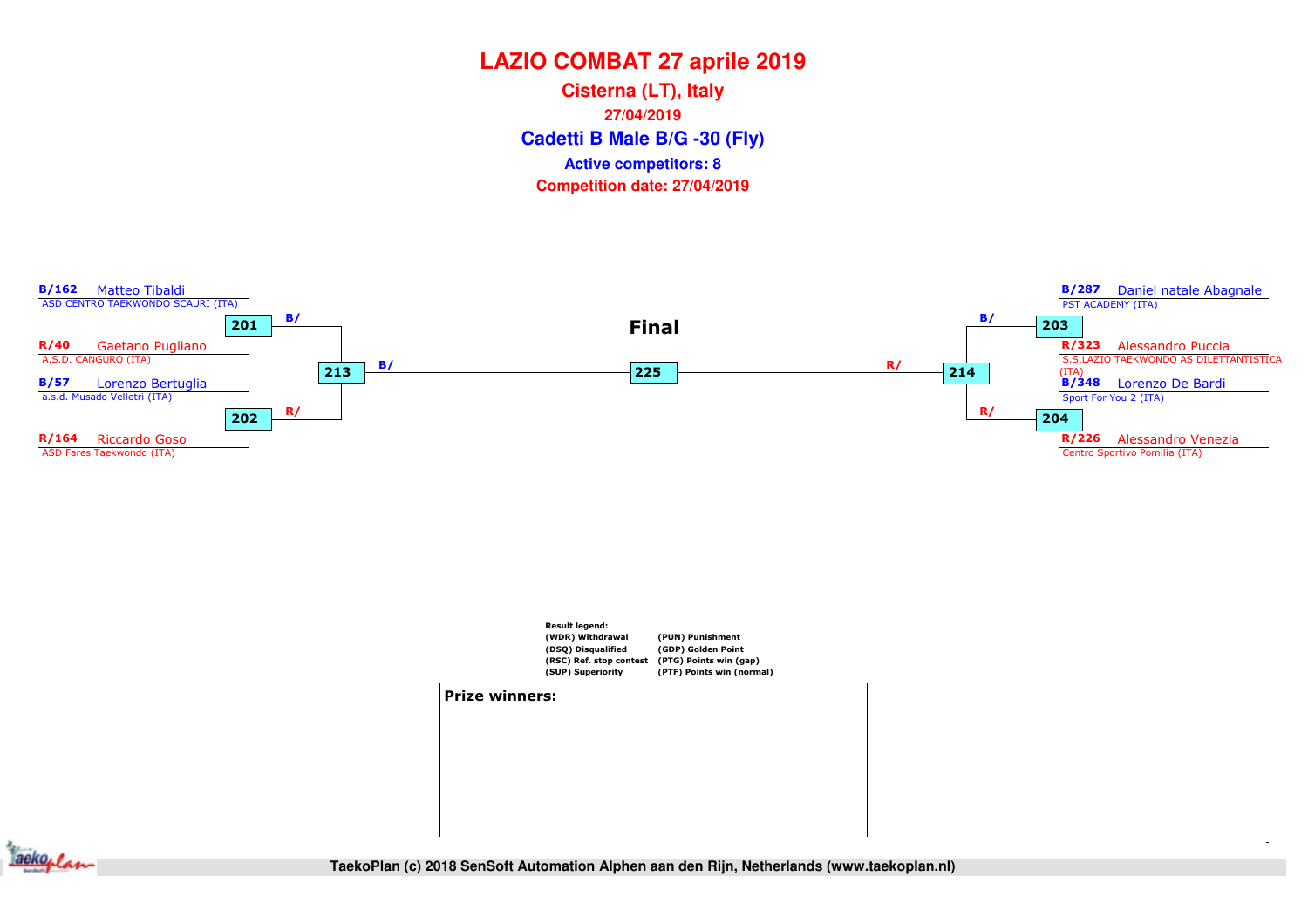**Cadetti B Male B/G -33 (Bantam) Cisterna (LT), Italy27/04/2019Competition date: 27/04/2019 Active competitors: 10**



![](_page_2_Figure_3.jpeg)

![](_page_2_Figure_4.jpeg)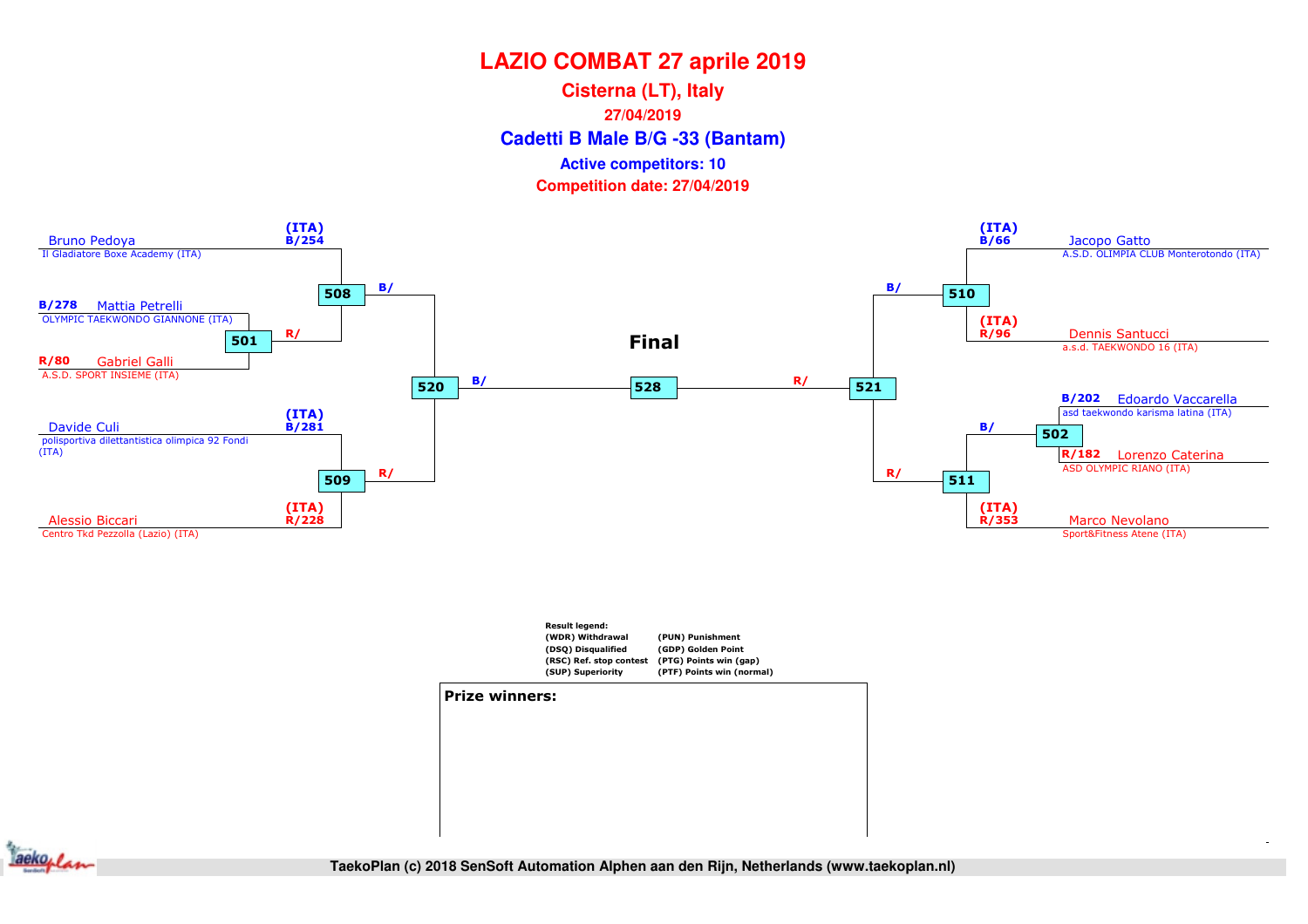**Cadetti B Male B/G -37 (Feather) Cisterna (LT), Italy27/04/2019Competition date: 27/04/2019 Active competitors: 10**

![](_page_3_Figure_2.jpeg)

![](_page_3_Figure_3.jpeg)

#### Prize winners:

![](_page_3_Figure_5.jpeg)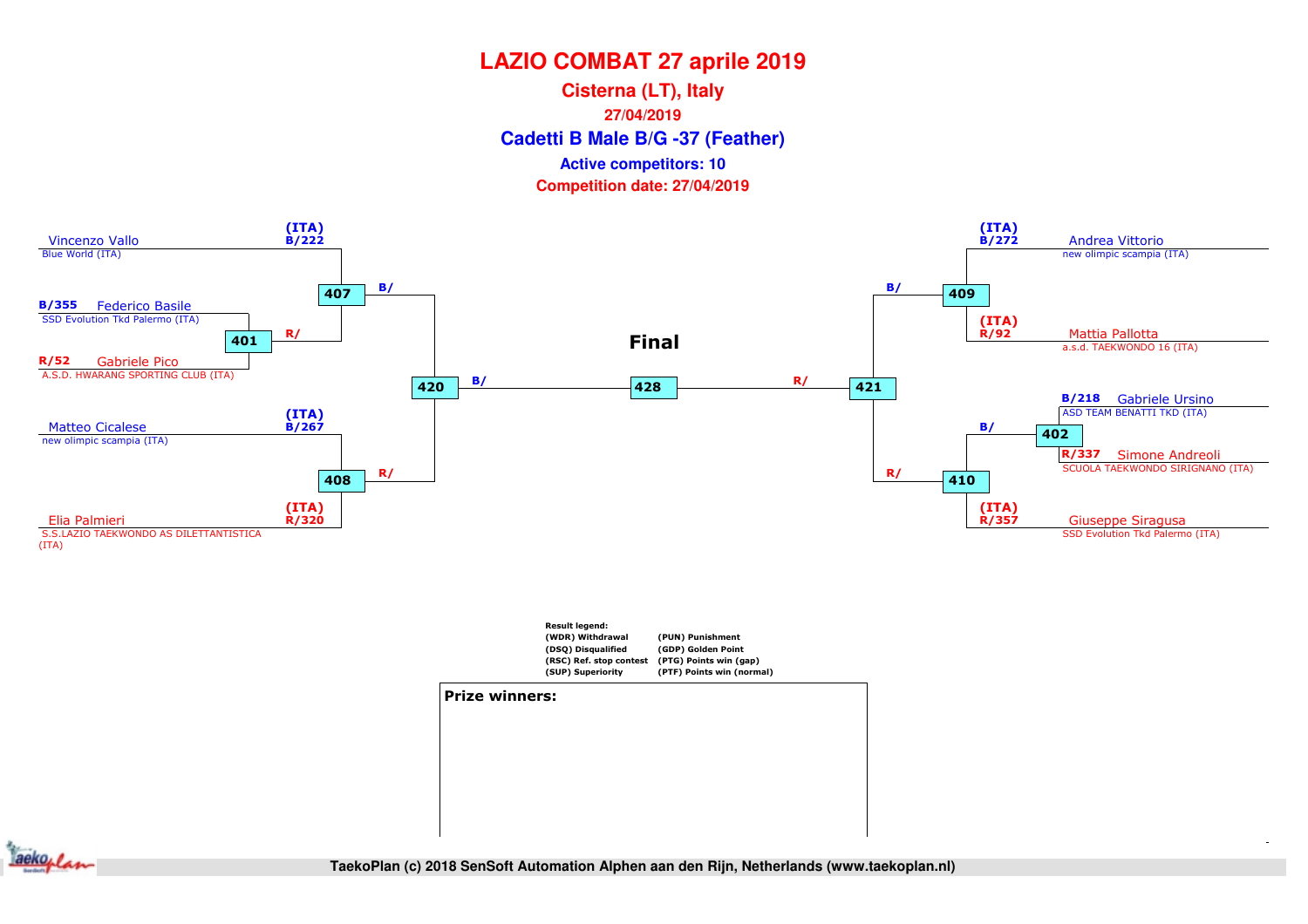**Cadetti B Male B/G -41 (Light) Cisterna (LT), Italy27/04/2019Competition date: 27/04/2019 Active competitors: 7**

![](_page_4_Figure_2.jpeg)

![](_page_4_Figure_3.jpeg)

![](_page_4_Figure_4.jpeg)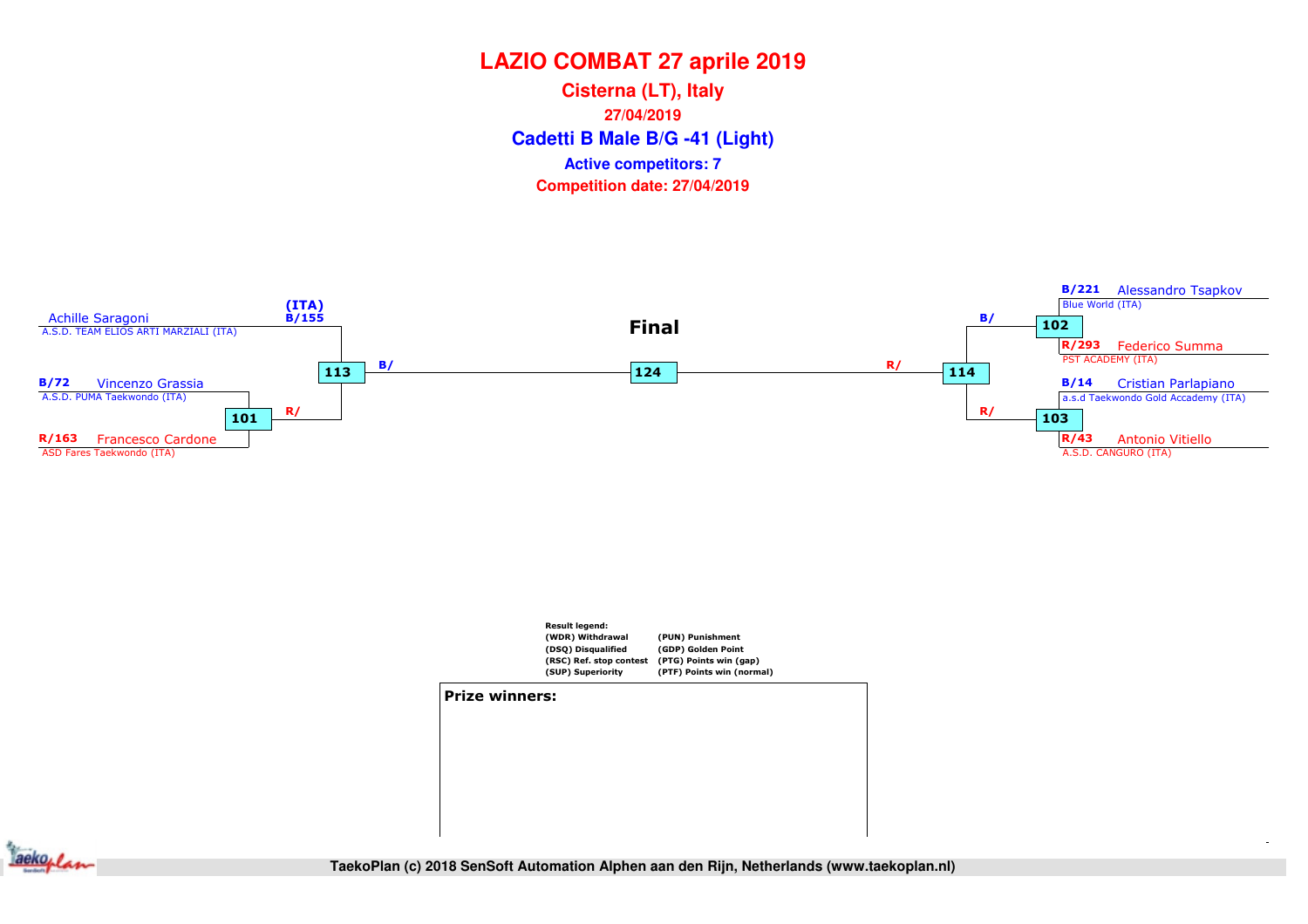**Cadetti B Male B/G -45 (Welter) Cisterna (LT), Italy27/04/2019Competition date: 27/04/2019 Active competitors: 5**

![](_page_5_Figure_2.jpeg)

![](_page_5_Figure_3.jpeg)

#### Prize winners:

![](_page_5_Picture_5.jpeg)

**QF (R8)** SF (R4) SF (R4) Final **TaekoPlan (c) 2018 SenSoft Automation Alphen aan den Rijn, Netherlands (www.taekoplan.nl)**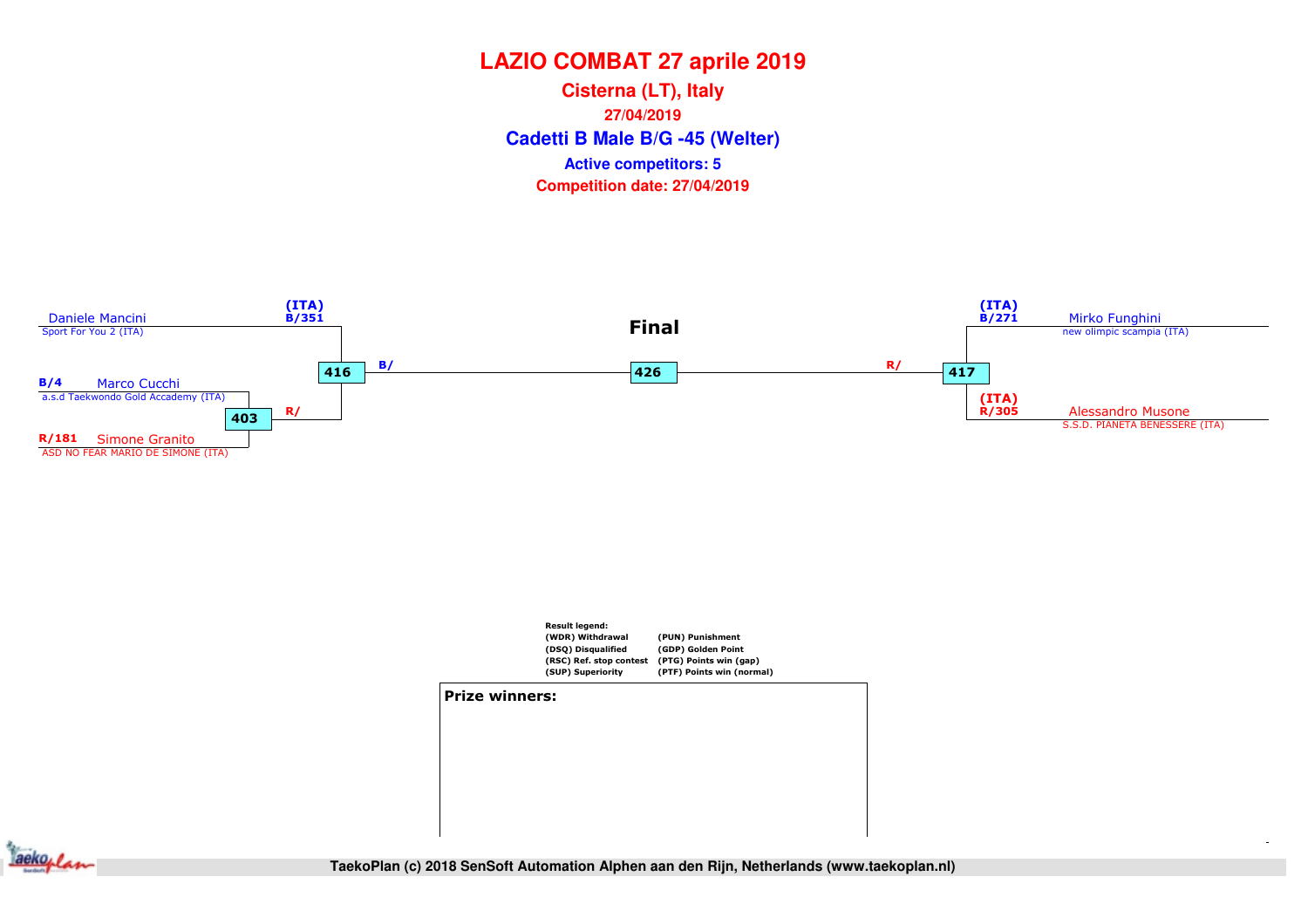**Cadetti B Male B/G -49 (Light Middle) Cisterna (LT), Italy27/04/2019Competition date: 27/04/2019 Active competitors: 3**

![](_page_6_Figure_2.jpeg)

![](_page_6_Figure_3.jpeg)

![](_page_6_Picture_4.jpeg)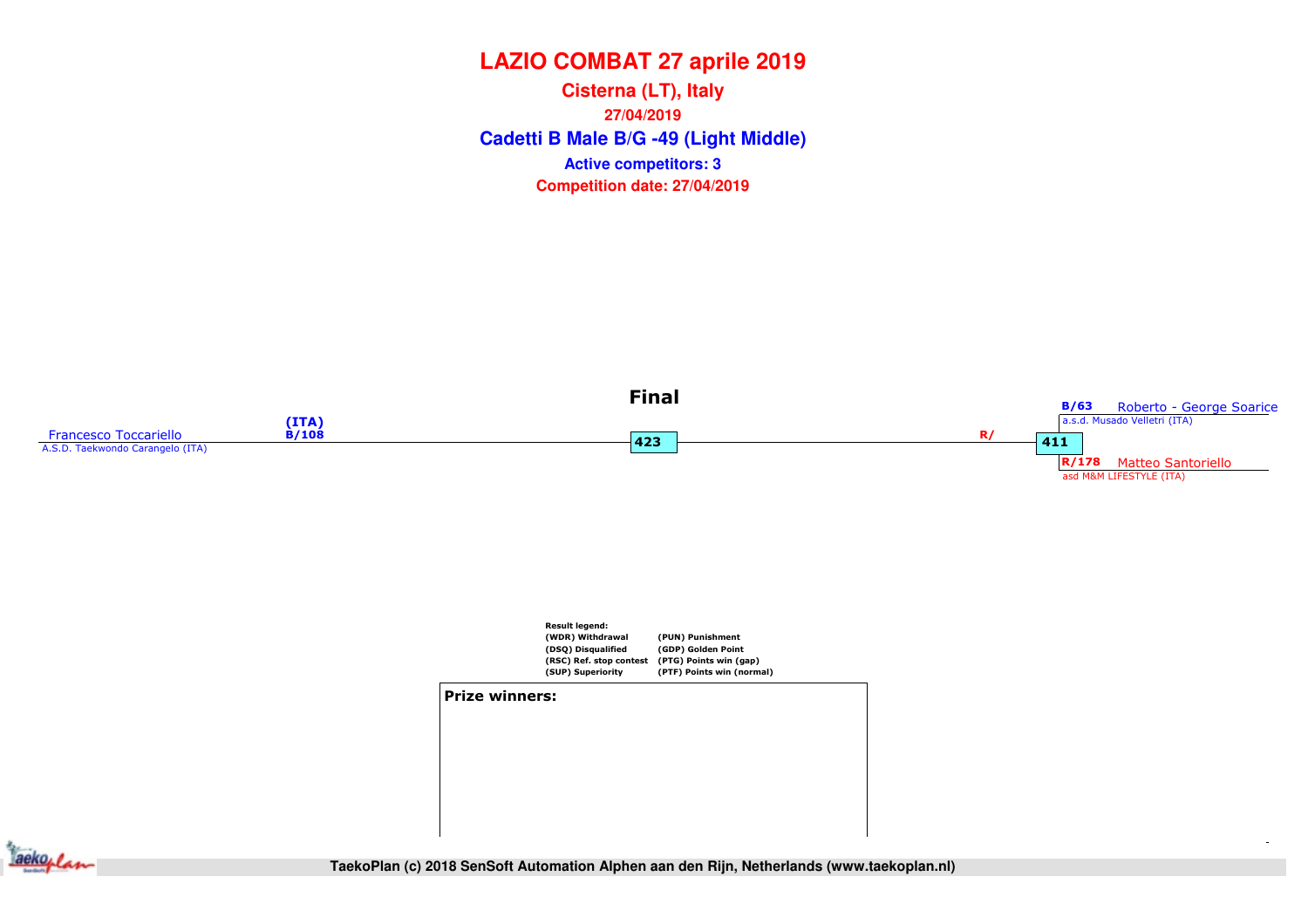**Cadetti B Male B/G -57 (Light Heavy) Cisterna (LT), Italy27/04/2019Competition date: 27/04/2019 Active competitors: 2**

 $321$ 

**B/1** Francesco Amadoro a.s.d Taekwondo Gold Accademy (ITA)

RIP STATES ENGLES AND RESERVE ENGLES AND RESERVE ENGLES A SUPERFORMATION OF THE SERVE ENGLES AND FIGHT LAB TAEKWONDO (ITA) (TA) (STATES AND RESERVE ASD FIGHT LAB TAEKWONDO (ITA)

![](_page_7_Figure_4.jpeg)

#### Prize winners:

![](_page_7_Picture_6.jpeg)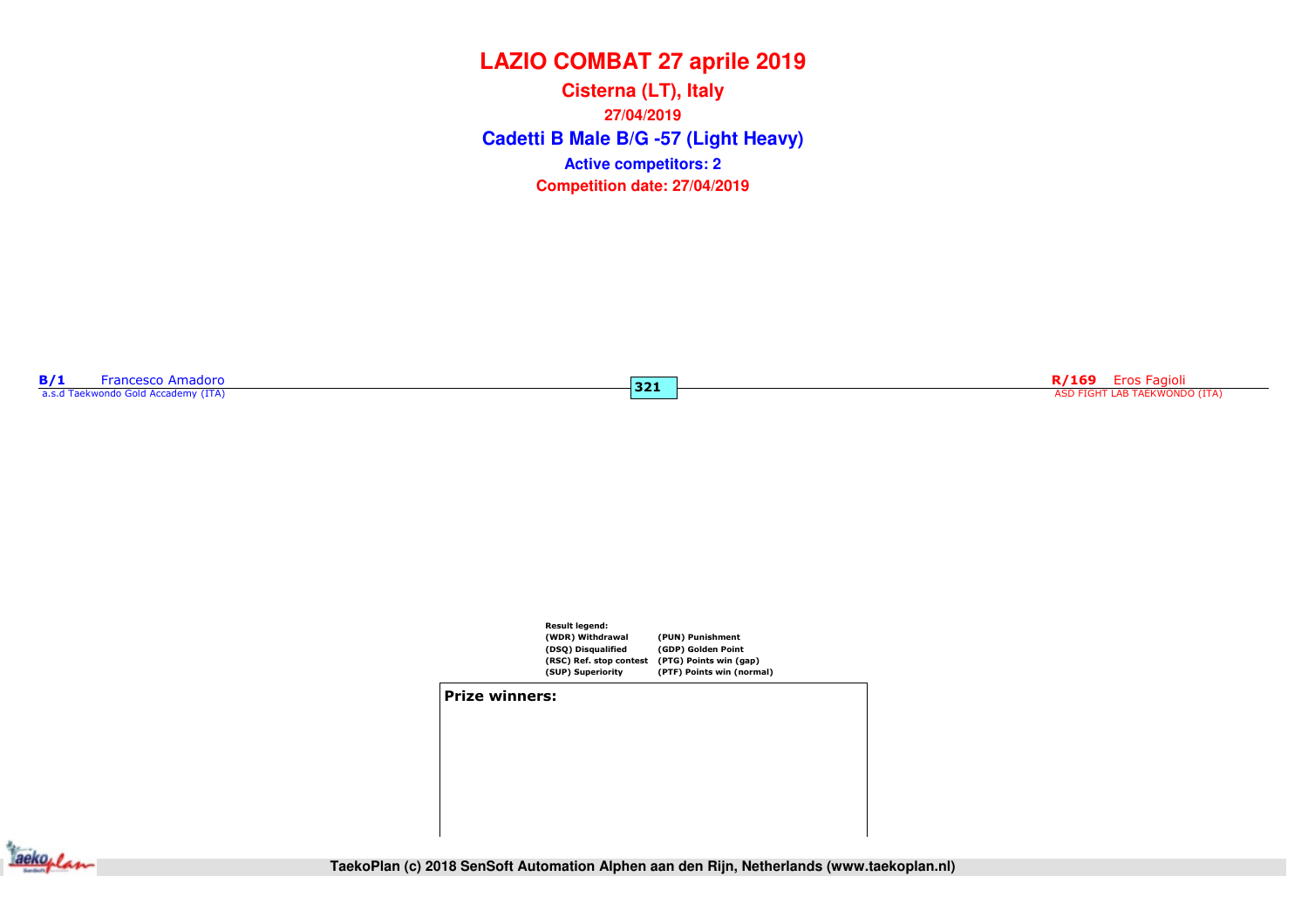**Cadetti B Male B/G +57 (Heavy) Cisterna (LT), Italy27/04/2019Competition date: 27/04/2019 Active competitors: 2**

 $|121|$ 

**B/194** Christian Accardo asd taekwondo karisma latina (ITA)

Register that the contract of the contract of the city of the city of the city of the city of the city of the city of the city of the city of the city of the city of the city of the city of the city of the city of the city

![](_page_8_Figure_4.jpeg)

#### Prize winners:

![](_page_8_Picture_6.jpeg)

**TaekoPlan (c) 2018 SenSoft Automation Alphen aan den Rijn, Netherlands (www.taekoplan.nl)**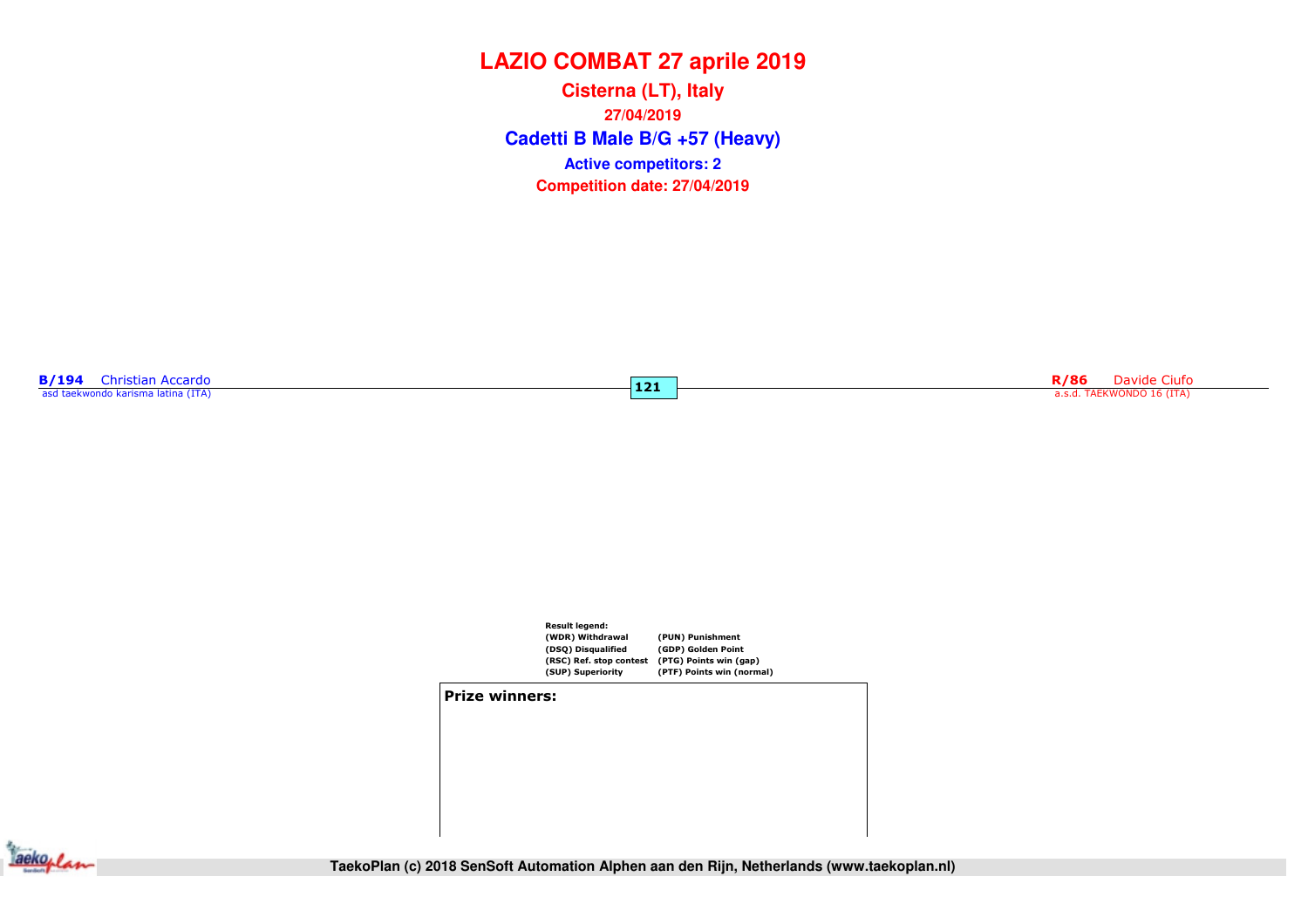**Cadetti B Female B/G -30 (Fly) Cisterna (LT), Italy27/04/2019Competition date: 27/04/2019 Active competitors: 5**

![](_page_9_Figure_2.jpeg)

![](_page_9_Figure_3.jpeg)

![](_page_9_Figure_4.jpeg)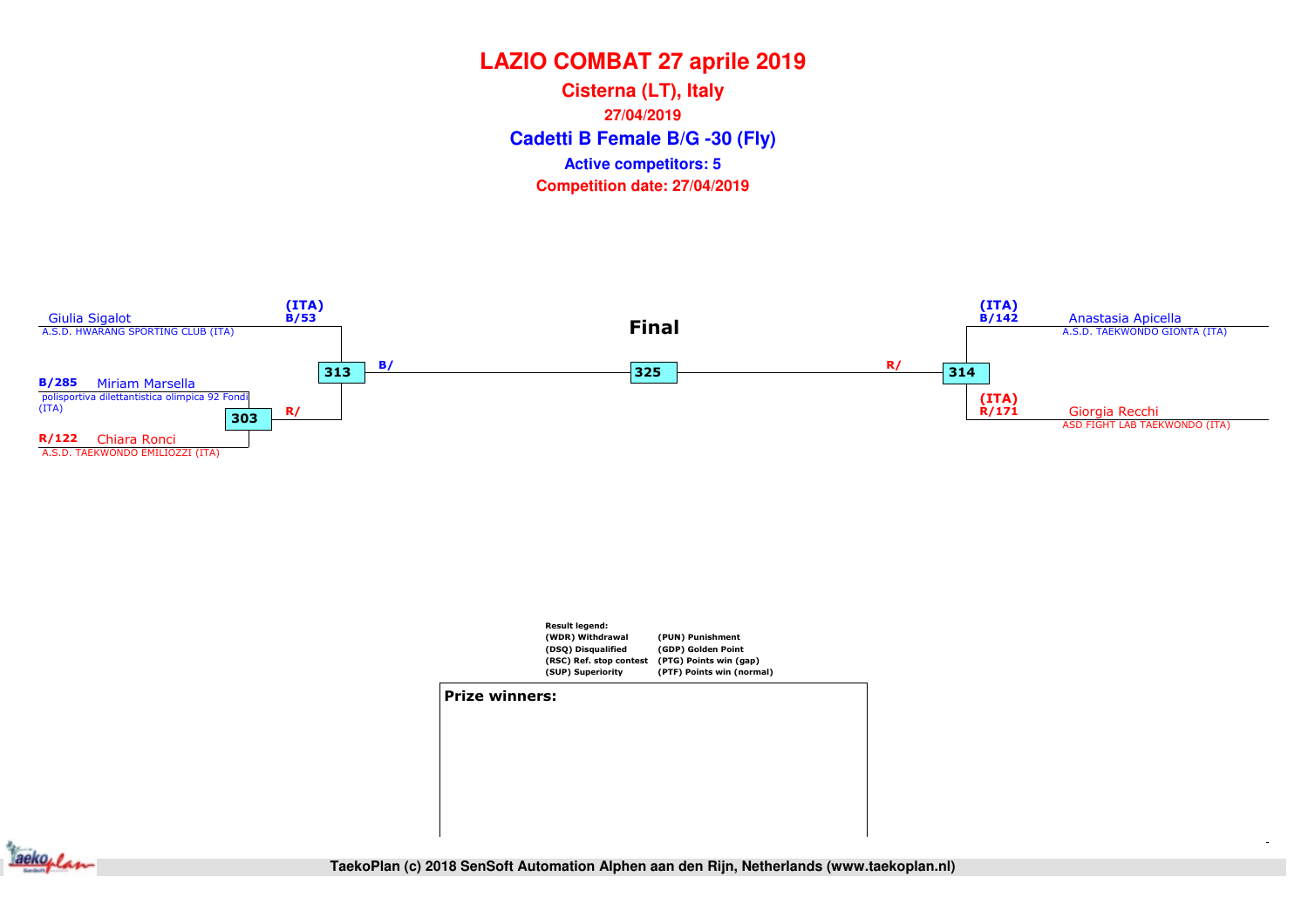**Cadetti B Female B/G -33 (Bantam) Cisterna (LT), Italy27/04/2019Competition date: 27/04/2019 Active competitors: 5**

![](_page_10_Figure_2.jpeg)

![](_page_10_Figure_3.jpeg)

![](_page_10_Figure_4.jpeg)

![](_page_10_Picture_5.jpeg)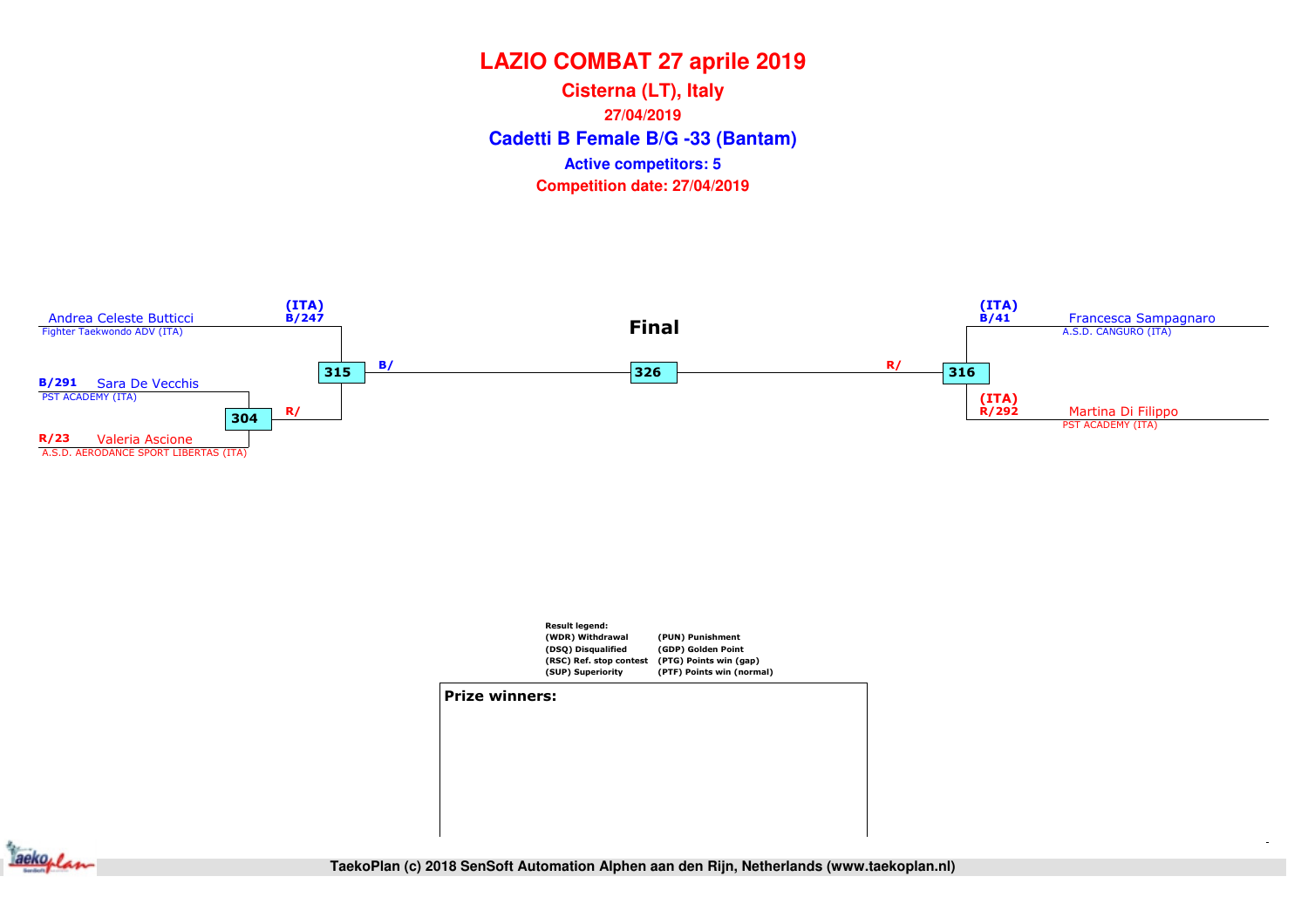**Cadetti B Female B/G -37 (Feather) Cisterna (LT), Italy27/04/2019Competition date: 27/04/2019 Active competitors: 7**

![](_page_11_Figure_2.jpeg)

![](_page_11_Figure_3.jpeg)

![](_page_11_Figure_4.jpeg)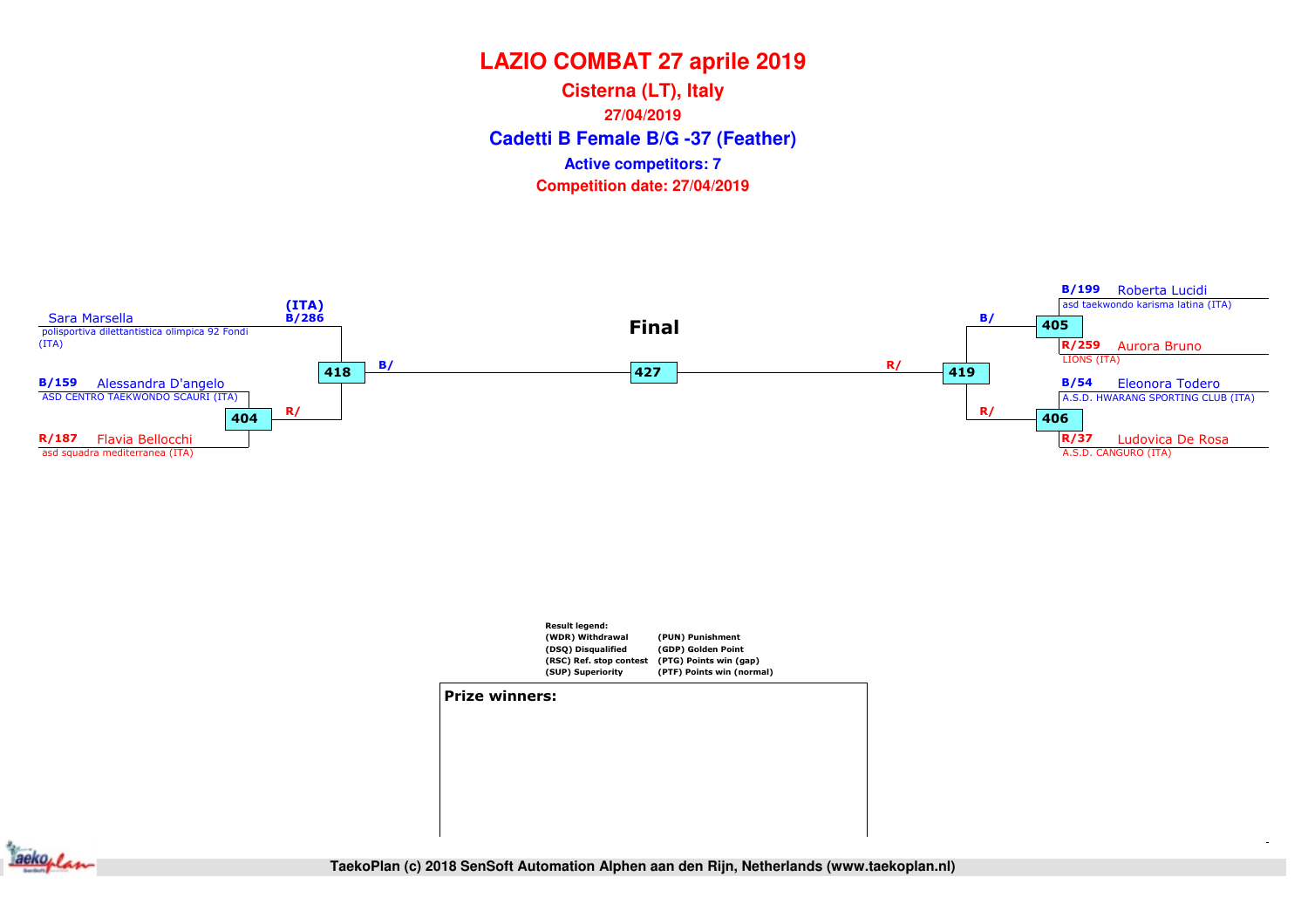**Cadetti B Female B/G -45 (Welter) Cisterna (LT), Italy27/04/2019Competition date: 27/04/2019 Active competitors: 5**

![](_page_12_Figure_2.jpeg)

![](_page_12_Figure_3.jpeg)

![](_page_12_Figure_4.jpeg)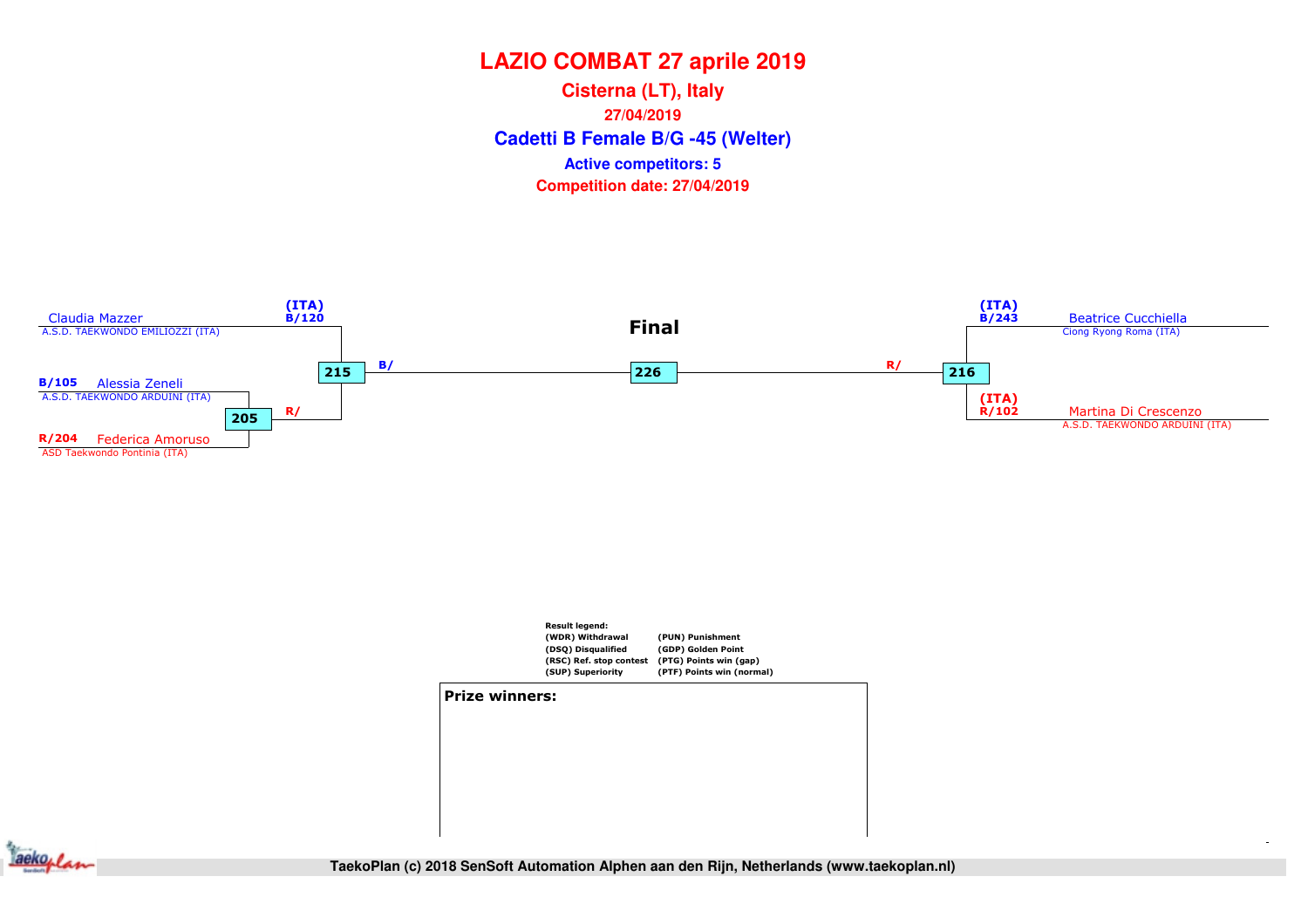**Cadetti B Female B/G -49 (Light Middle) Cisterna (LT), Italy27/04/2019Competition date: 27/04/2019 Active competitors: 2**

 $\overline{221}$ 

|  | <b>B/308</b> Sophia Zaffina    |  |
|--|--------------------------------|--|
|  | S.S.D. PIANETA BENESSERE (ITA) |  |

R/260 Elisa Onori LIONS (ITA)

![](_page_13_Figure_5.jpeg)

#### Prize winners:

![](_page_13_Picture_7.jpeg)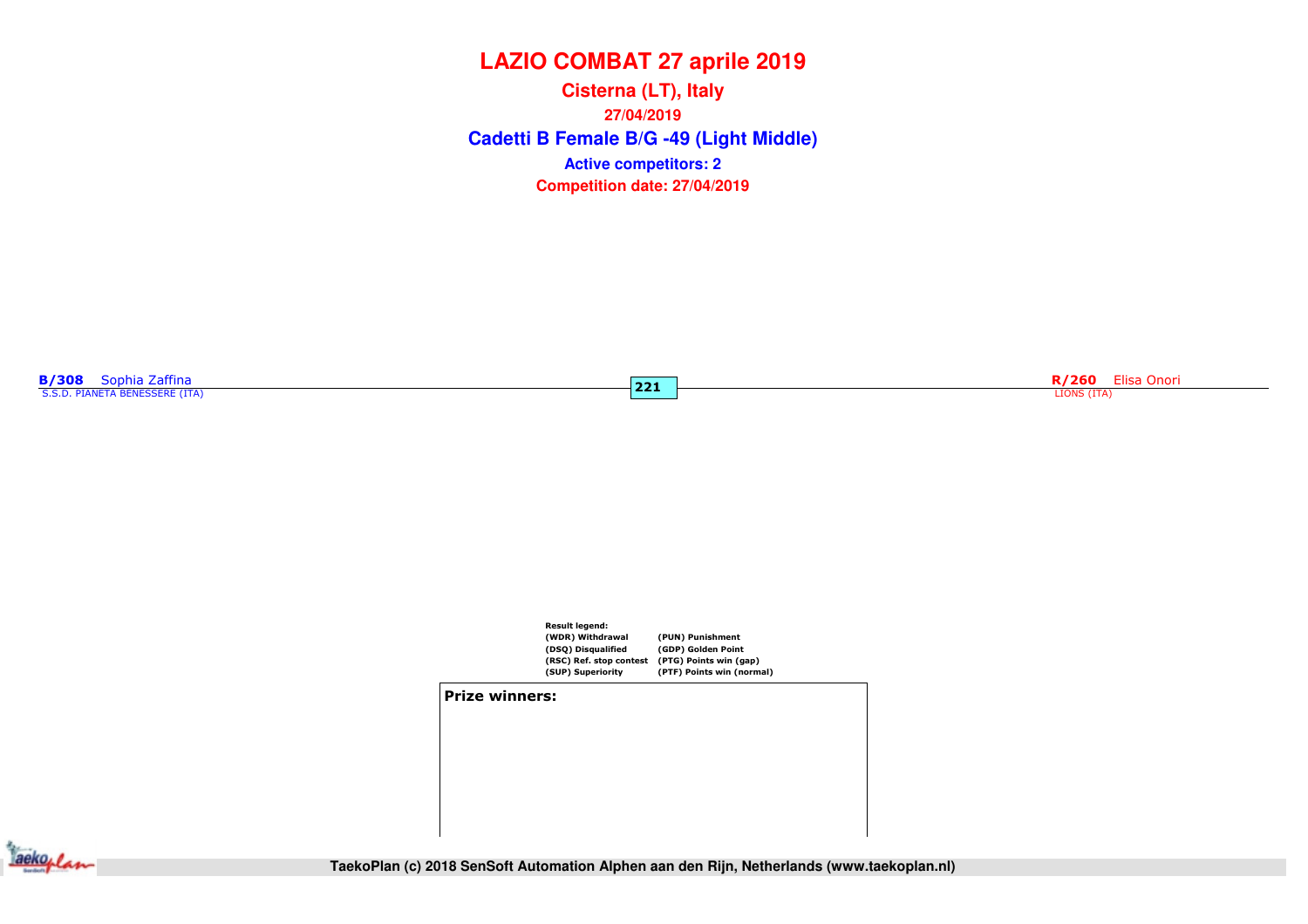**Cadetti B Male V/B -27 (Fin) Cisterna (LT), Italy27/04/2019Competition date: 27/04/2019 Active competitors: 6**

![](_page_14_Figure_2.jpeg)

![](_page_14_Figure_3.jpeg)

#### Prize winners:

![](_page_14_Picture_5.jpeg)

**QF (R8)** SF (R4) SF (R4) Final **TaekoPlan (c) 2018 SenSoft Automation Alphen aan den Rijn, Netherlands (www.taekoplan.nl)**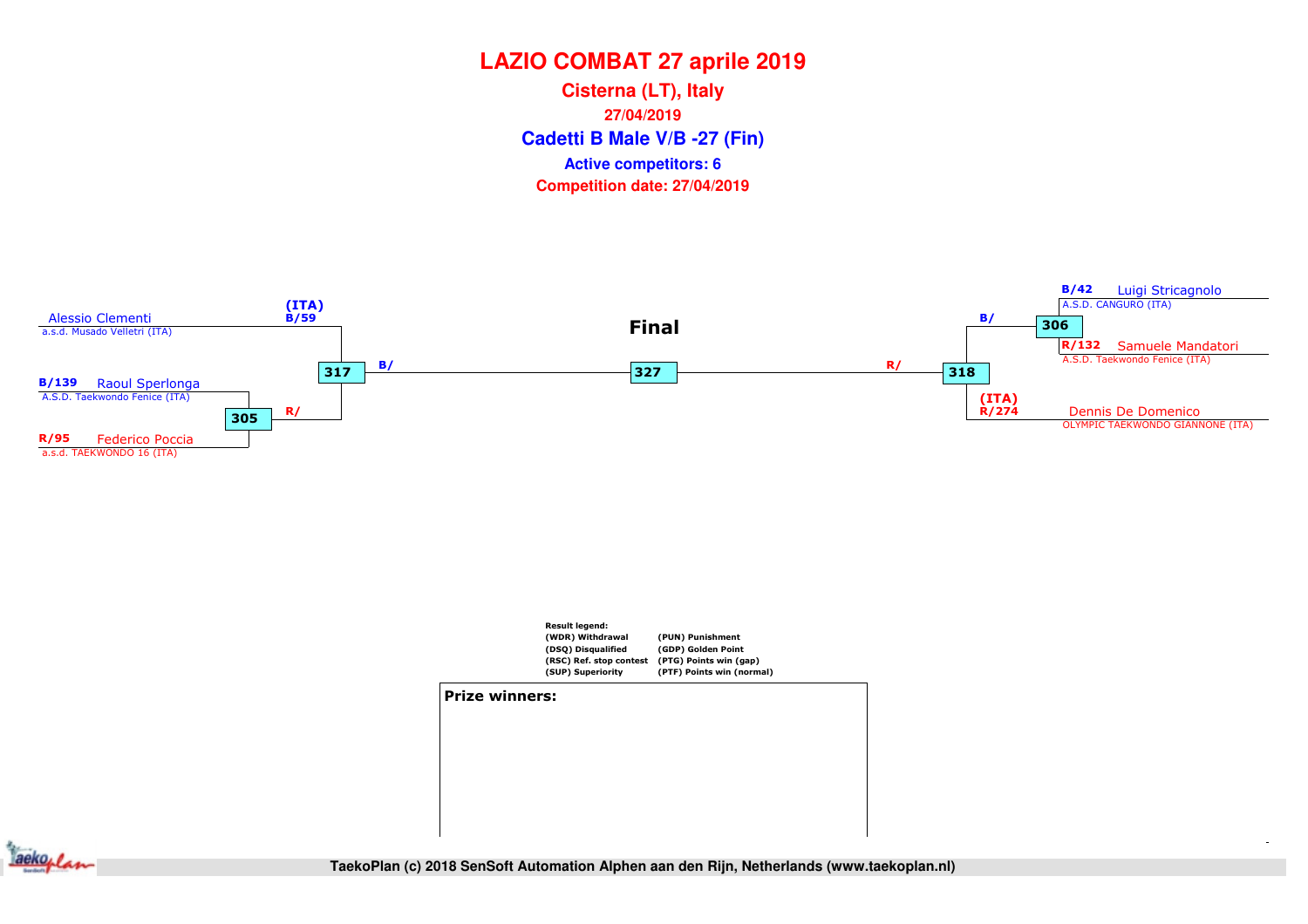**Cadetti B Male V/B -30 (Fly) Cisterna (LT), Italy27/04/2019Competition date: 27/04/2019 Active competitors: 7**

![](_page_15_Figure_2.jpeg)

![](_page_15_Figure_3.jpeg)

![](_page_15_Figure_4.jpeg)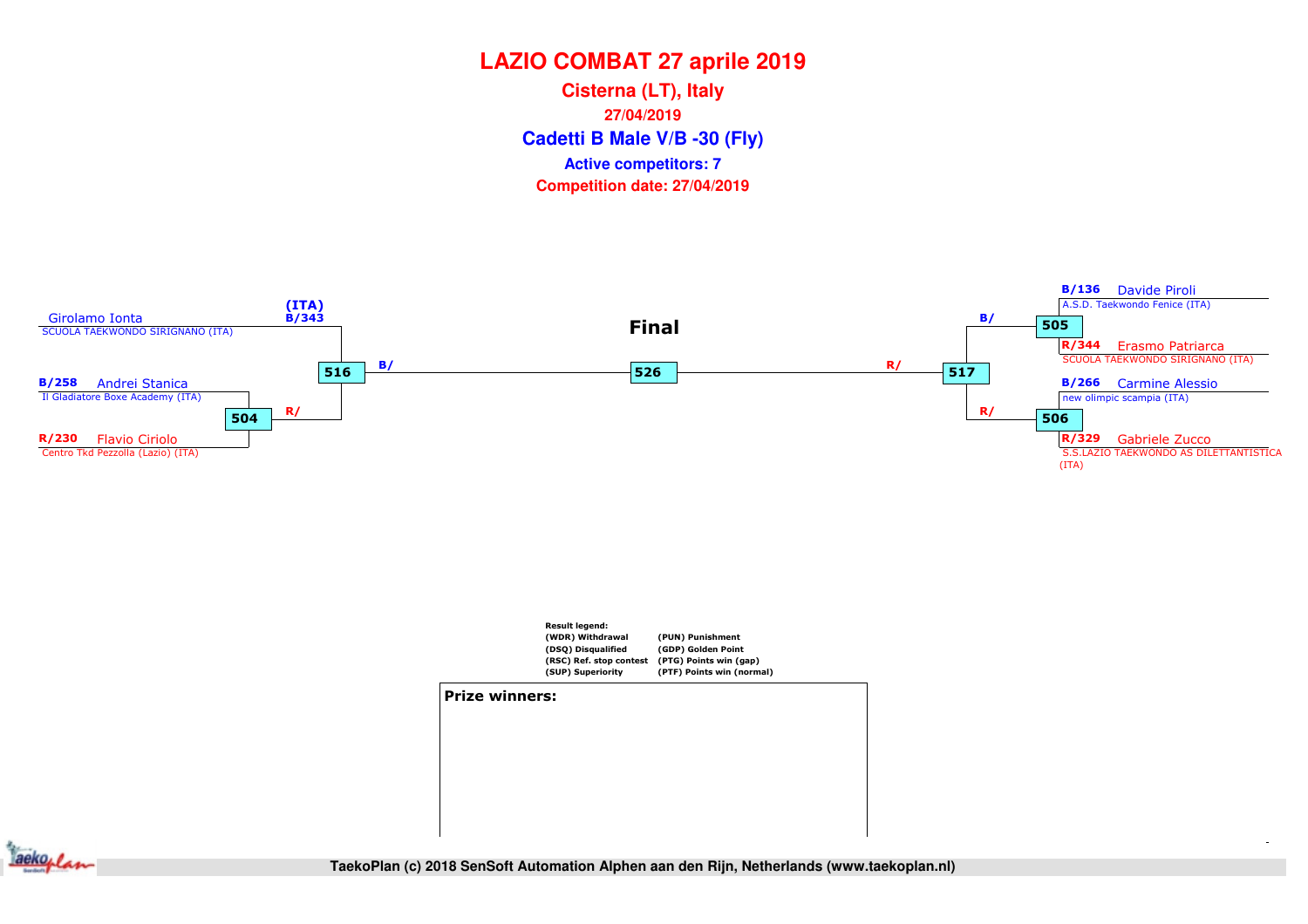**Cadetti B Male V/B -33 (Bantam) Cisterna (LT), Italy27/04/2019Competition date: 27/04/2019 Active competitors: 10**

![](_page_16_Figure_2.jpeg)

![](_page_16_Figure_3.jpeg)

![](_page_16_Figure_4.jpeg)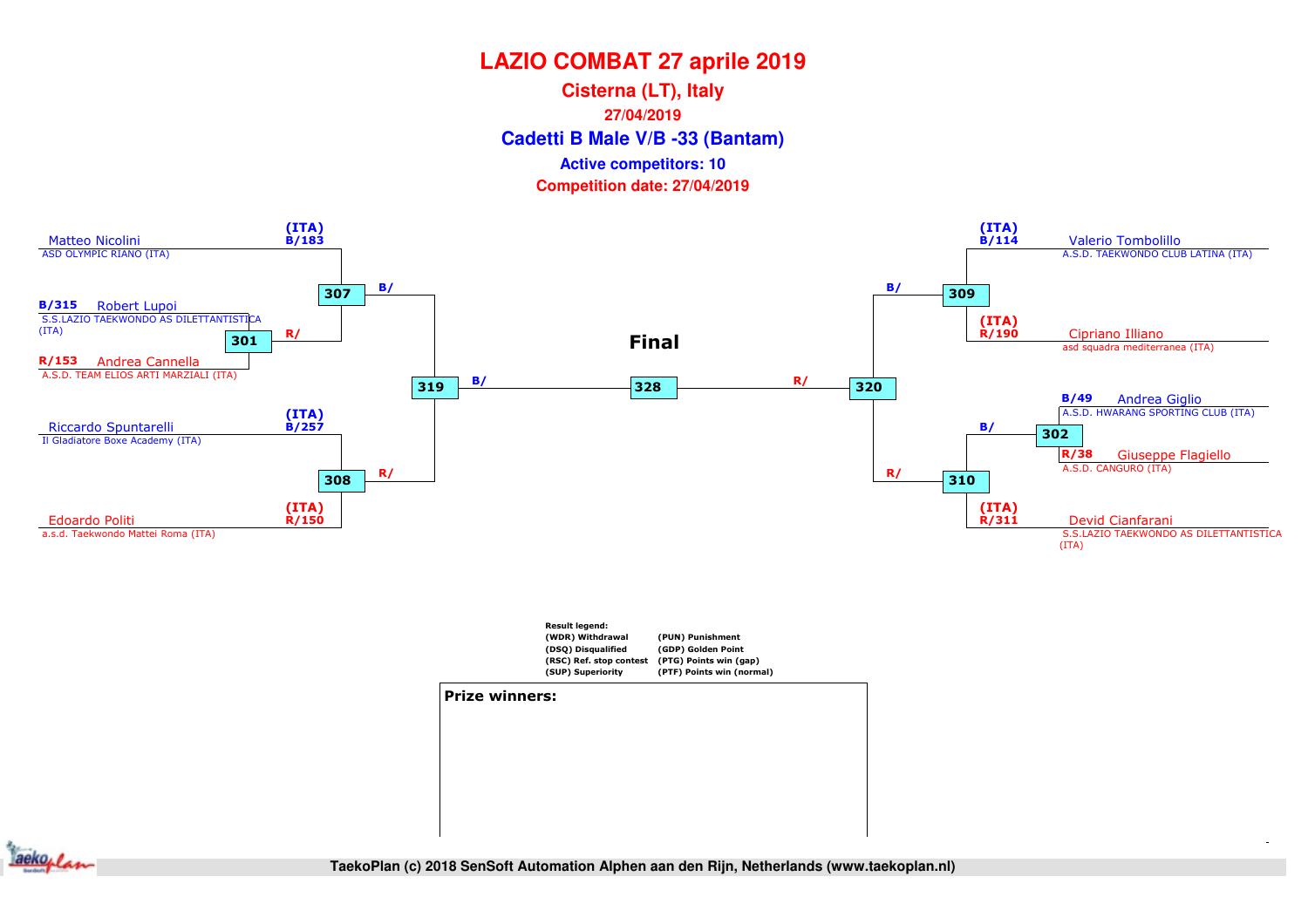**Cadetti B Male V/B -37 (Feather) Cisterna (LT), Italy27/04/2019Competition date: 27/04/2019 Active competitors: 8**

![](_page_17_Figure_2.jpeg)

![](_page_17_Figure_3.jpeg)

![](_page_17_Figure_4.jpeg)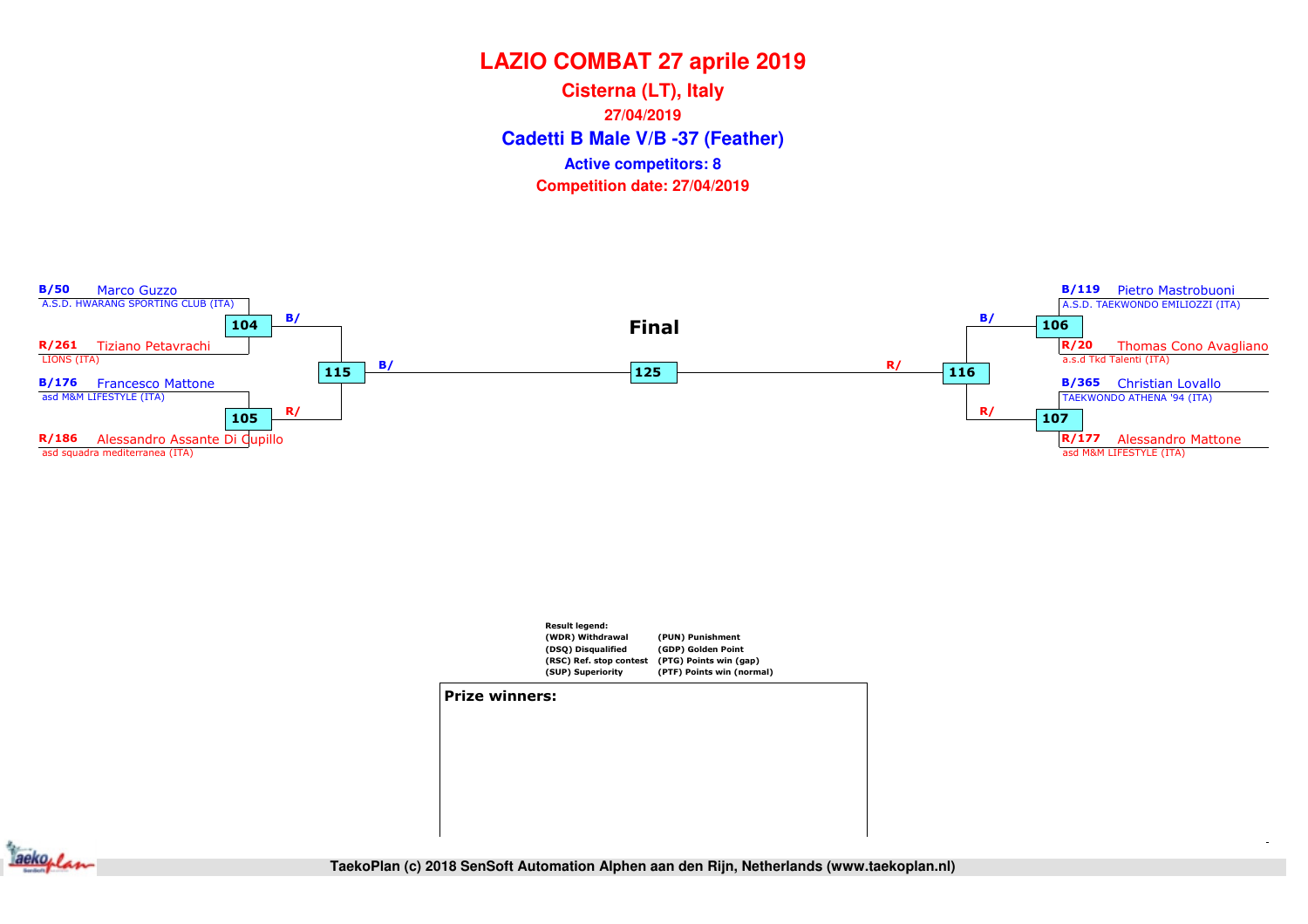**Cadetti B Male V/B -41 (Light) Cisterna (LT), Italy27/04/2019Competition date: 27/04/2019 Active competitors: 5**

![](_page_18_Figure_2.jpeg)

![](_page_18_Figure_3.jpeg)

![](_page_18_Picture_4.jpeg)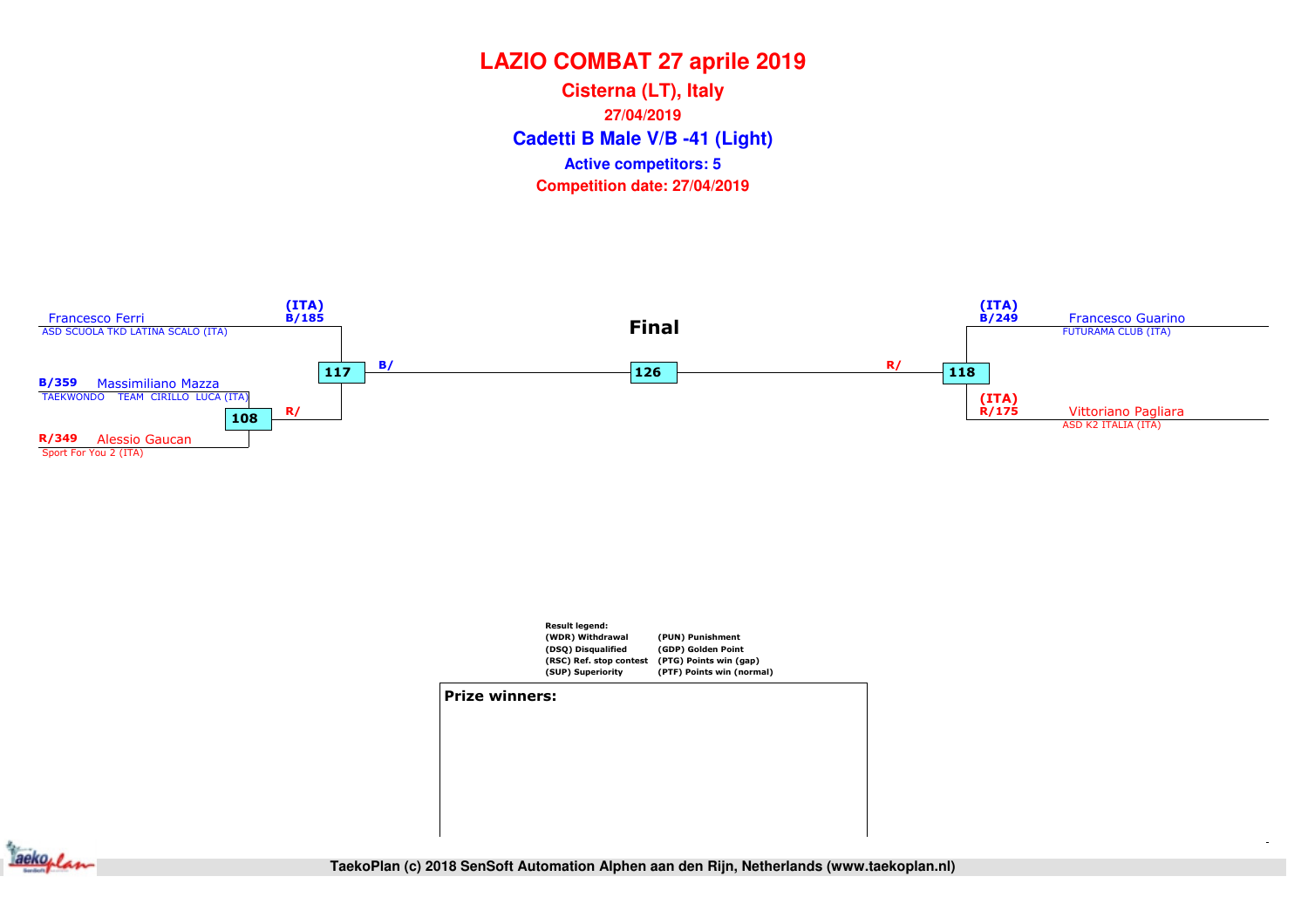**Cadetti B Male V/B -45 (Welter) Cisterna (LT), Italy27/04/2019Competition date: 27/04/2019 Active competitors: 4**

![](_page_19_Figure_2.jpeg)

![](_page_19_Figure_3.jpeg)

![](_page_19_Figure_4.jpeg)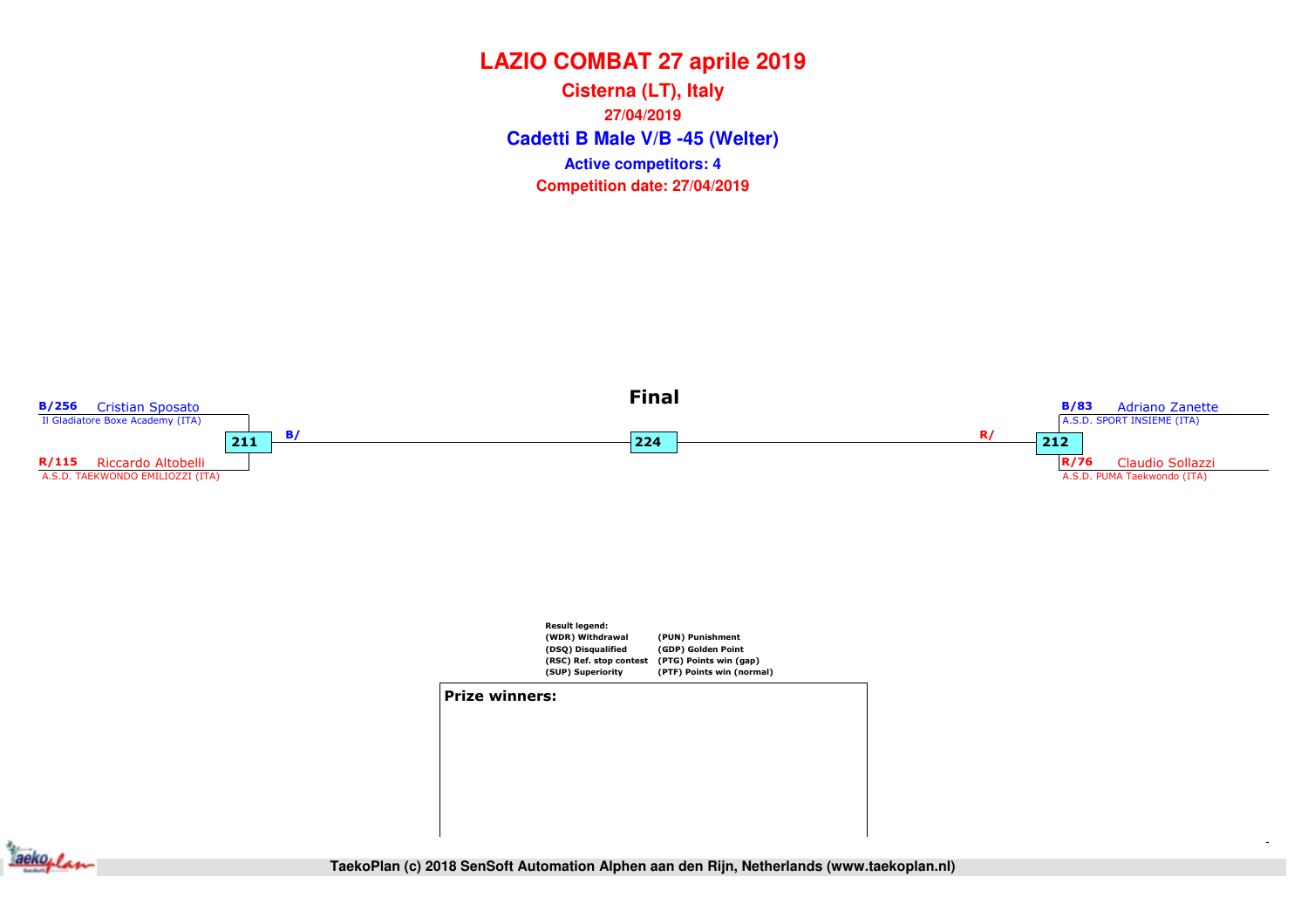**Cadetti B Male V/B -49 (Light Middle) Cisterna (LT), Italy27/04/2019Competition date: 27/04/2019 Active competitors: 3**

![](_page_20_Figure_2.jpeg)

![](_page_20_Figure_3.jpeg)

![](_page_20_Figure_4.jpeg)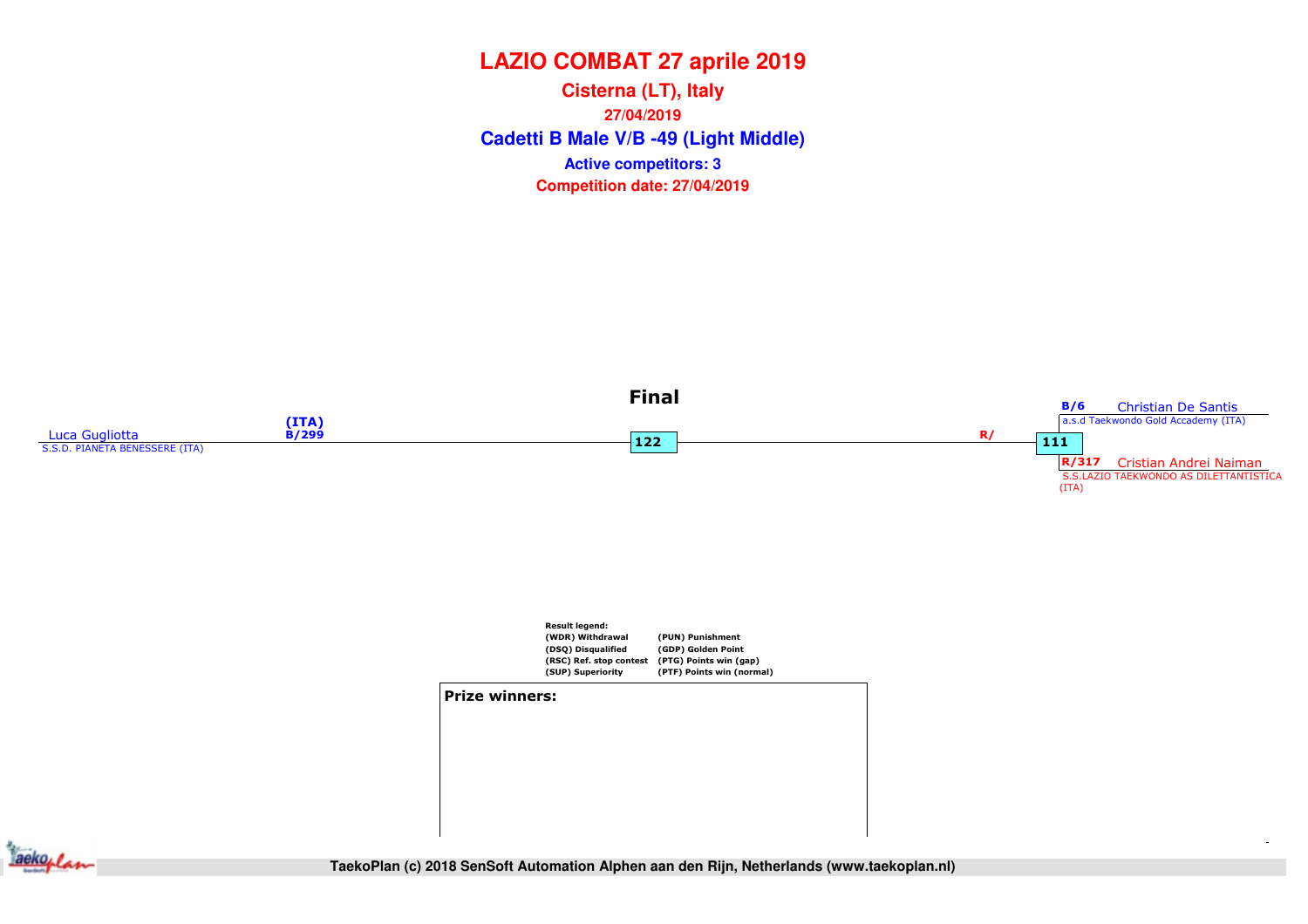**Cadetti B Male V/B -57 (Light Heavy) Cisterna (LT), Italy27/04/2019Competition date: 27/04/2019 Active competitors: 2**

 $\overline{222}$ 

**B/277** Luca Miglietta<br>
OLYMPIC TAEKWONDO GIANNONE (ITA)

en al 1992 de la contrada de la contrada de la contrada de la contrada de la contrada de la contrada de la contrada de la contrada de la contrada de la contrada de la contrada de la contrada de la contrada de la contrada d

![](_page_21_Figure_4.jpeg)

#### Prize winners:

![](_page_21_Picture_6.jpeg)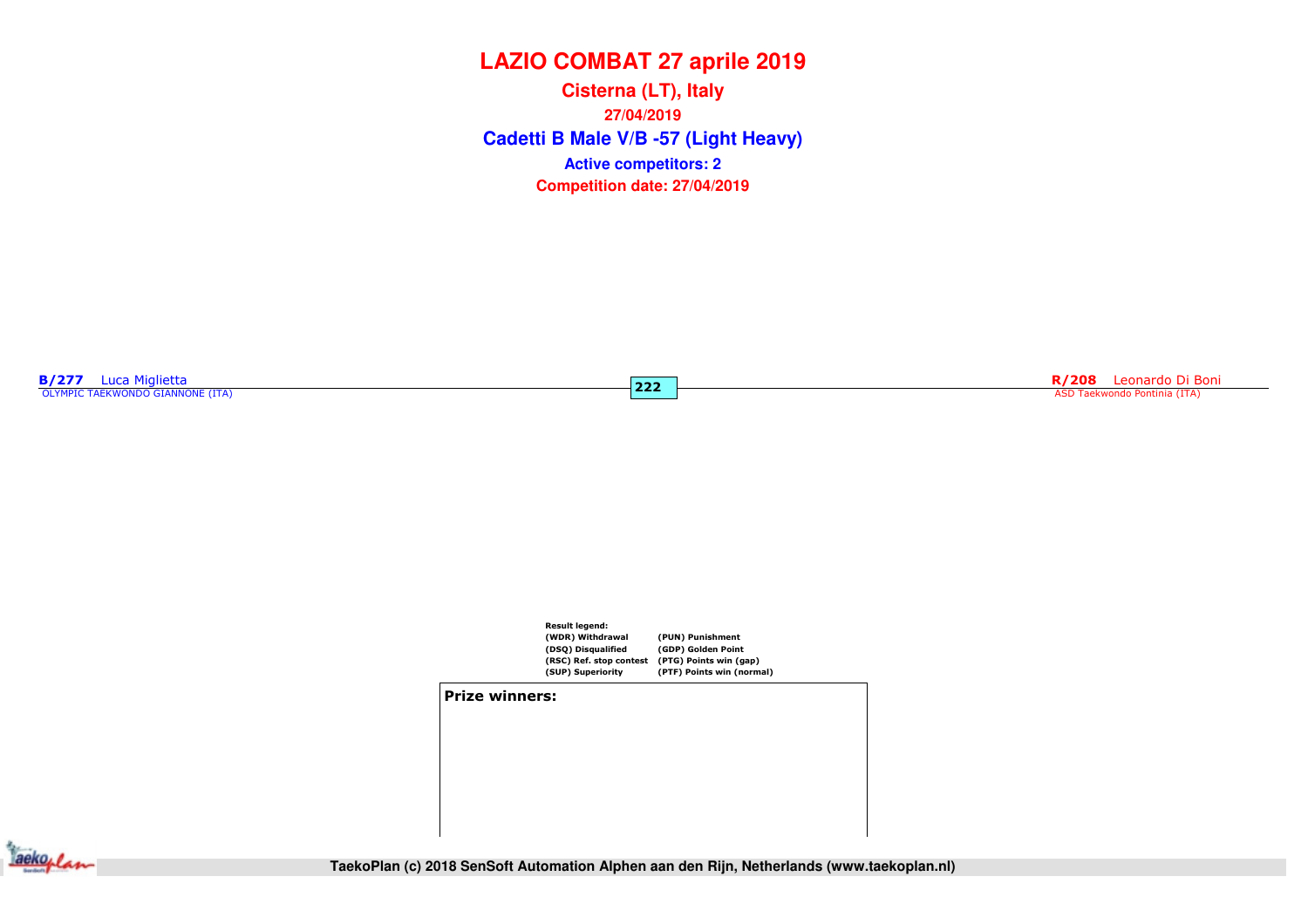**Cadetti B Female V/B -30 (Fly) Cisterna (LT), Italy27/04/2019Competition date: 27/04/2019 Active competitors: 5**

![](_page_22_Figure_2.jpeg)

![](_page_22_Figure_3.jpeg)

![](_page_22_Figure_4.jpeg)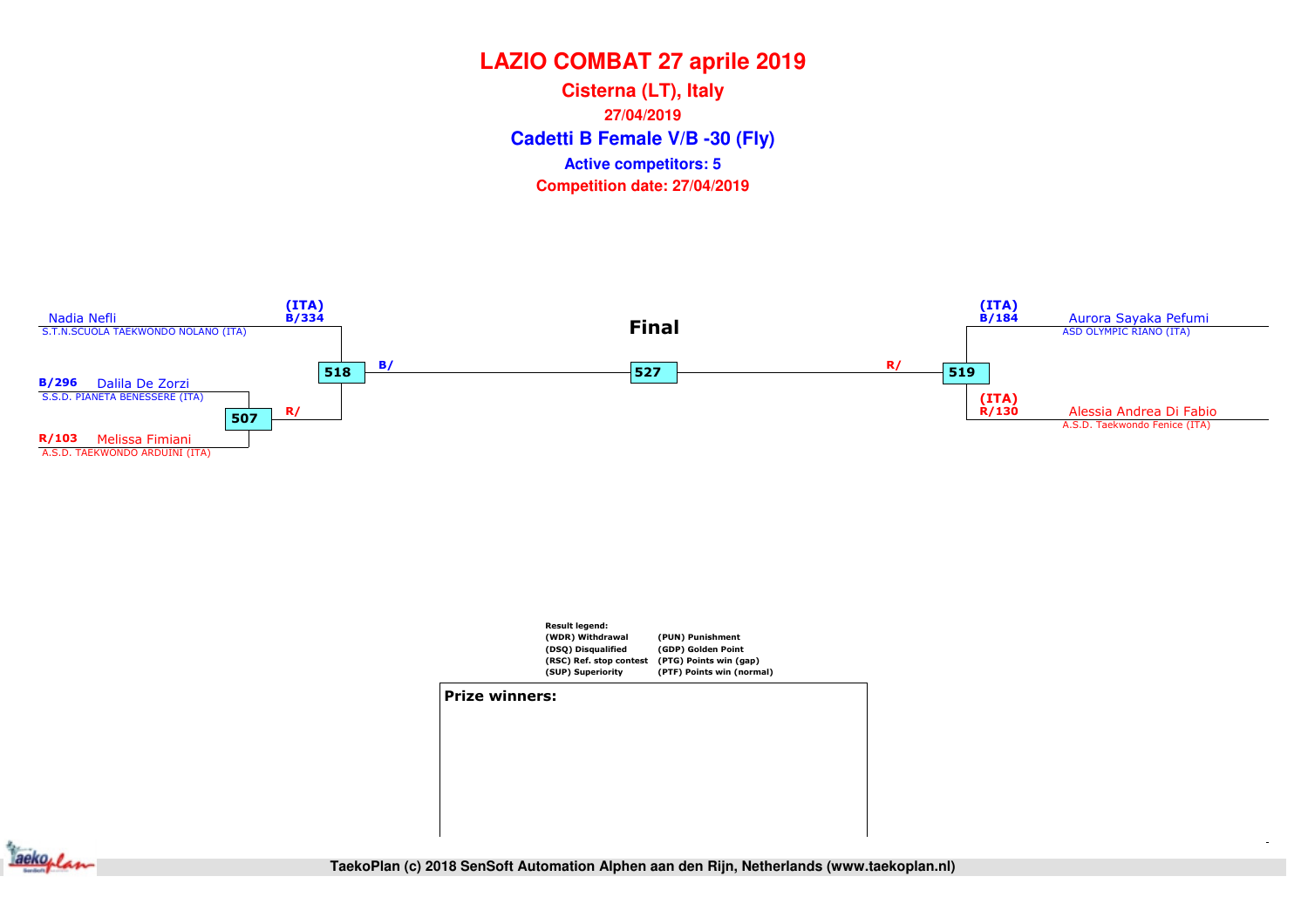**Cadetti B Female V/B -33 (Bantam) Cisterna (LT), Italy27/04/2019Competition date: 27/04/2019 Active competitors: 4**

![](_page_23_Figure_2.jpeg)

![](_page_23_Picture_3.jpeg)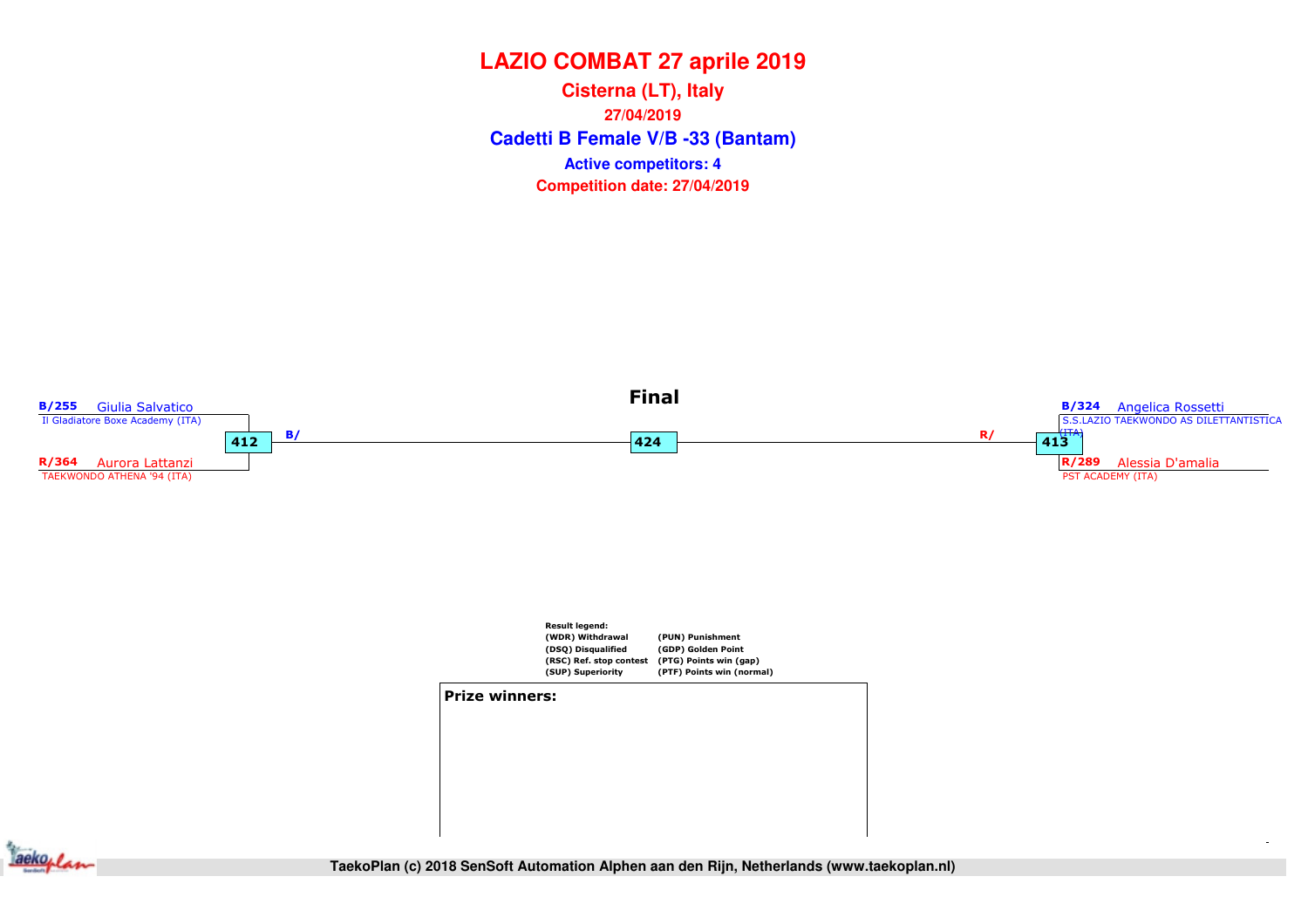**Cadetti B Female V/B -37 (Feather) Cisterna (LT), Italy27/04/2019Competition date: 27/04/2019 Active competitors: 2**

 $322$ 

**B/48** Noemi Delle Fave<br>A.S.D. HWARANG SPORTING CLUB (ITA)

R/212 Sara Mazzeo ASD Taekwondo Pontinia (ITA)

![](_page_24_Figure_4.jpeg)

#### Prize winners:

![](_page_24_Picture_6.jpeg)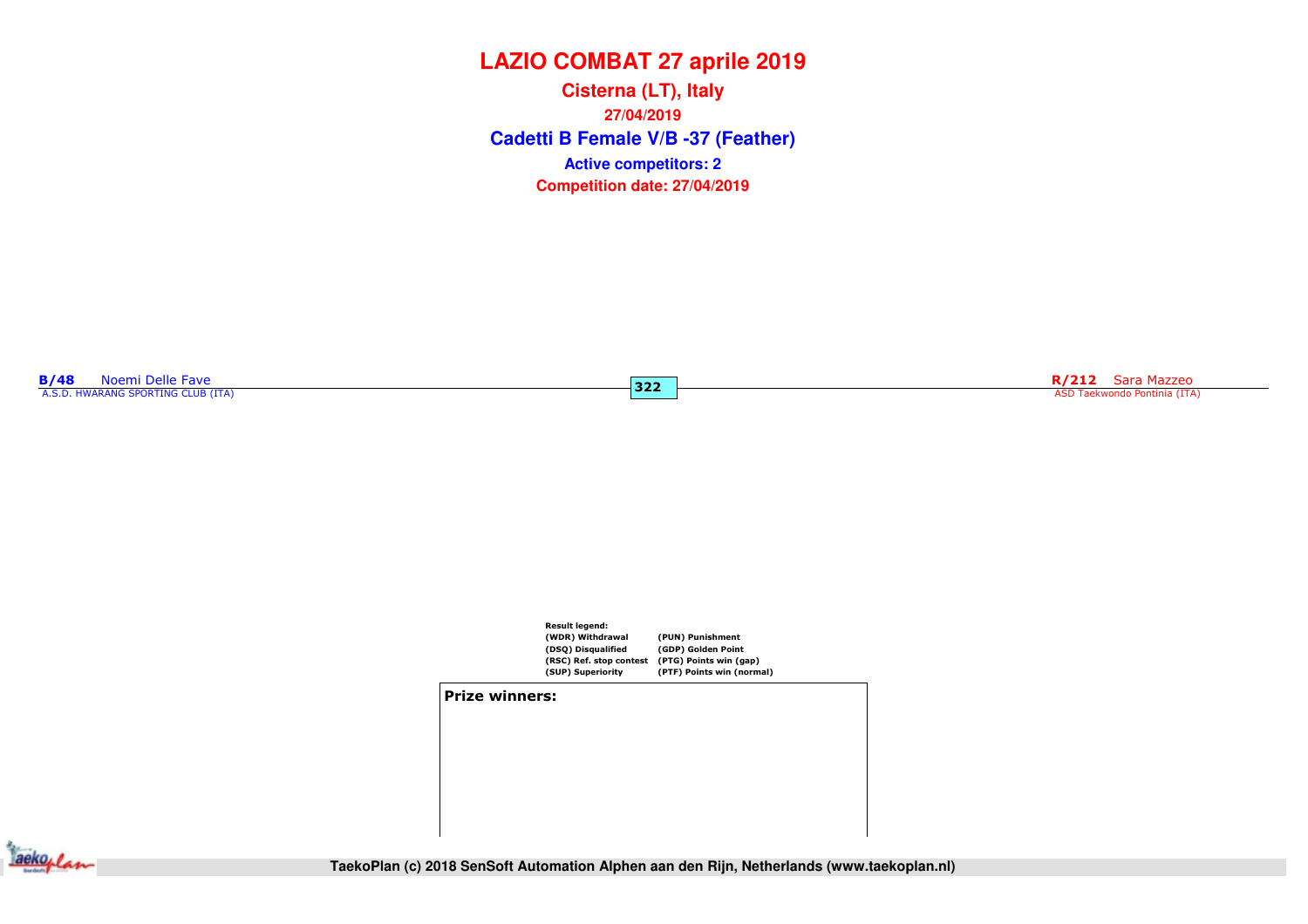**Cadetti B Female V/B -41 (Light) Cisterna (LT), Italy27/04/2019Competition date: 27/04/2019 Active competitors: 8**

![](_page_25_Figure_2.jpeg)

![](_page_25_Figure_3.jpeg)

**Jackoplan**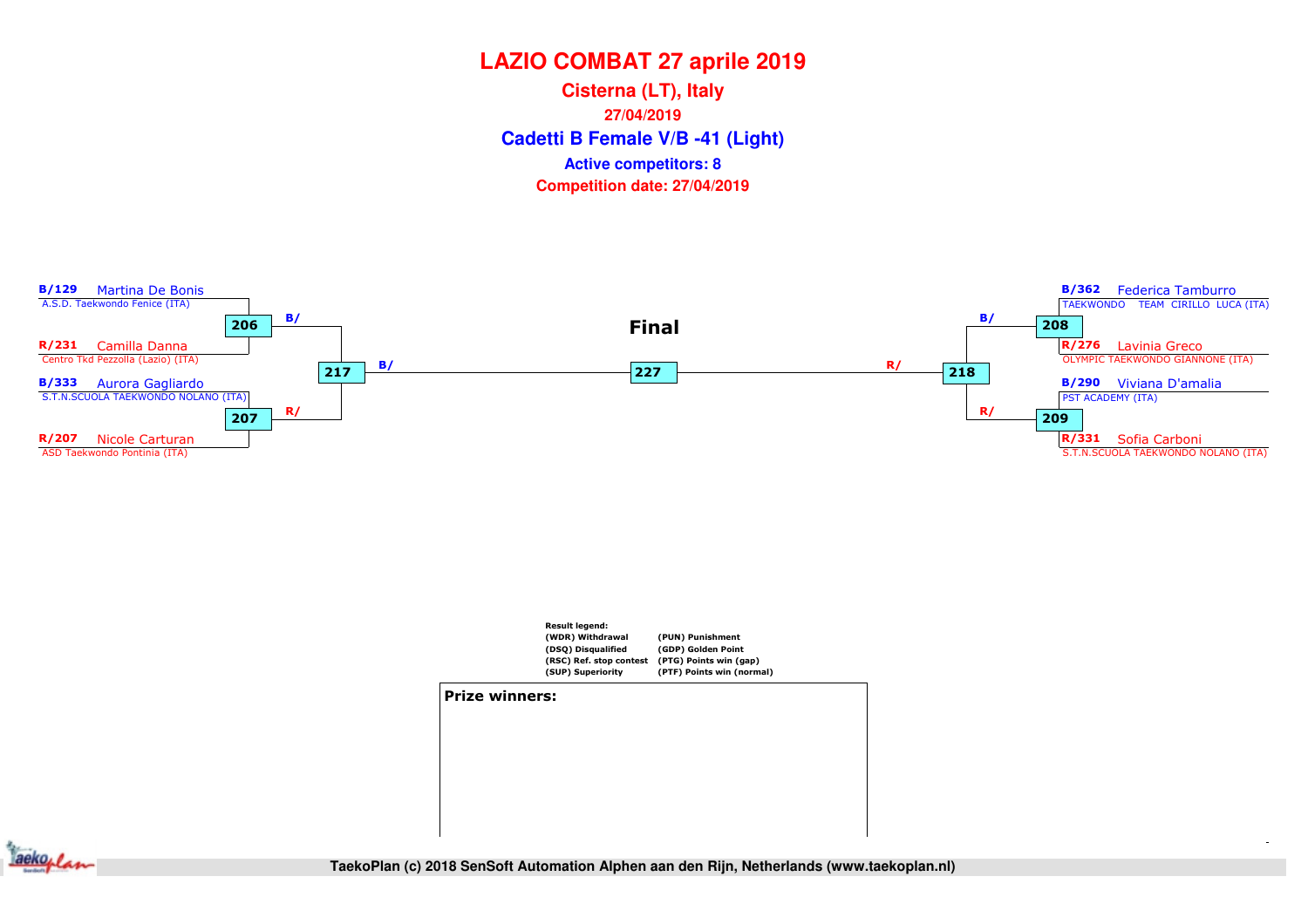**Cadetti B Female V/B -45 (Welter) Cisterna (LT), Italy27/04/2019Competition date: 27/04/2019 Active competitors: 3**

![](_page_26_Figure_2.jpeg)

![](_page_26_Figure_3.jpeg)

#### Prize winners:

![](_page_26_Picture_5.jpeg)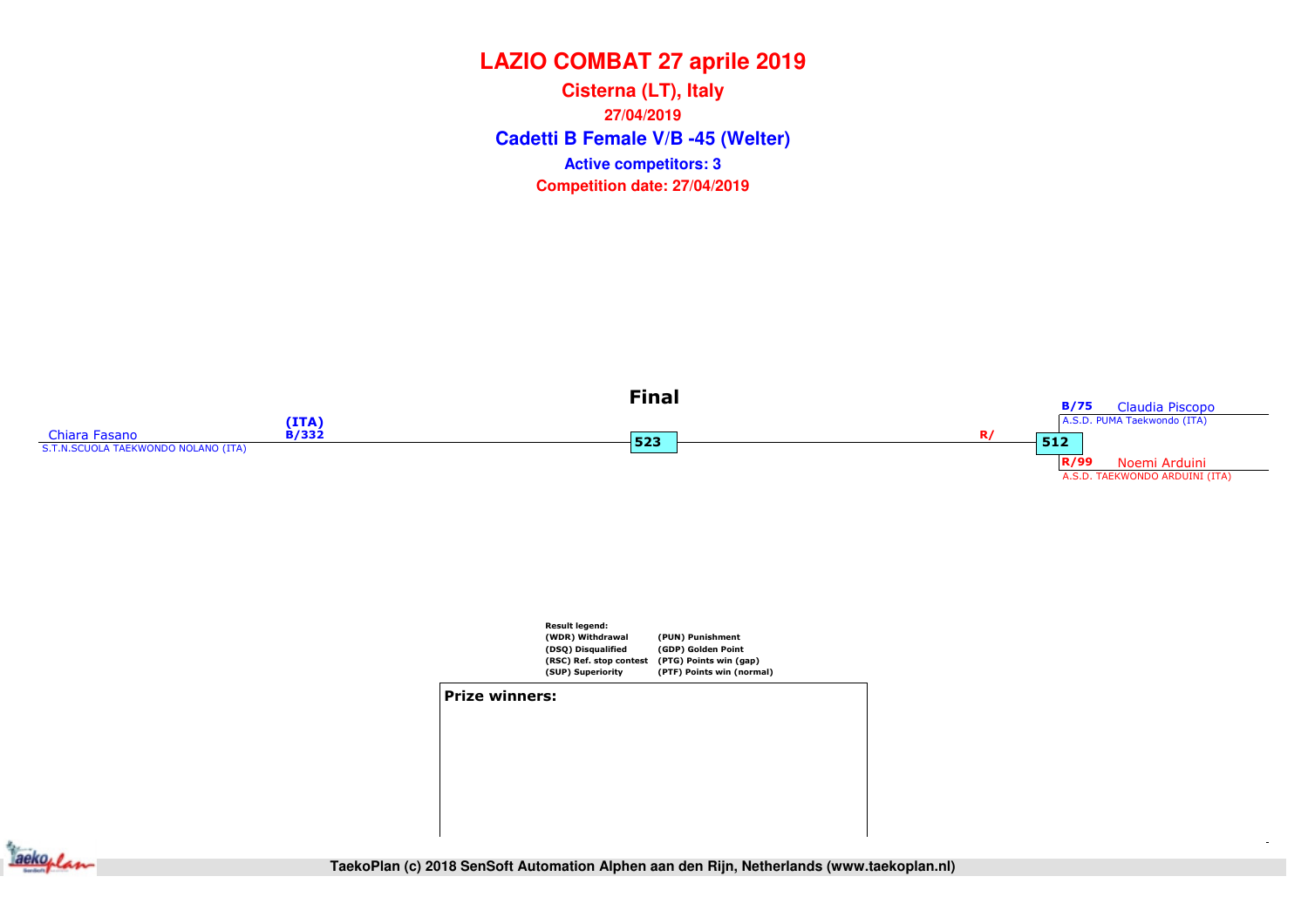**Cadetti B Female V/B -53 (Middle) Cisterna (LT), Italy27/04/2019Competition date: 27/04/2019 Active competitors: 2**

 $|223|$ 

B/151 Yosr Souilmi a.s.d. Taekwondo Mattei Roma (ITA)

R<mark>/116</mark> Angelica Di Mico **223 Angelica Di Mico A.S.D. TAEKWONDO EMILIOZZI** (ITA) A.S.D. TAEKWONDO EMILIOZZI (ITA)

![](_page_27_Figure_4.jpeg)

#### Prize winners:

![](_page_27_Picture_6.jpeg)

**TaekoPlan (c) 2018 SenSoft Automation Alphen aan den Rijn, Netherlands (www.taekoplan.nl)**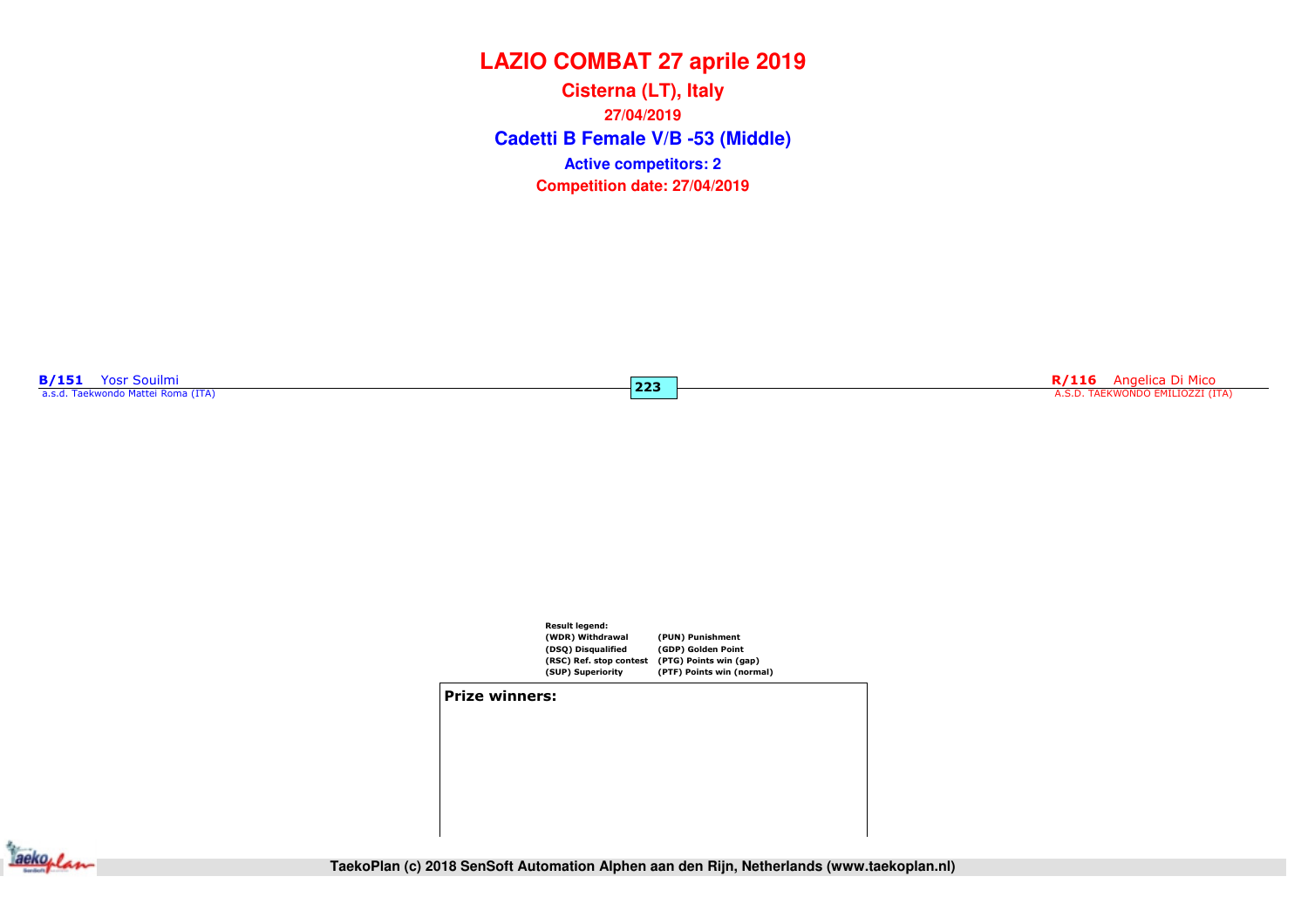**Cadetti B Male R/N -27 (Fin) Cisterna (LT), Italy27/04/2019Competition date: 27/04/2019 Active competitors: 2**

 $422$ 

**B/265** Mario Malafronte

R/137 Diego Senesi A.S.D. Taekwondo Fenice (ITA)

![](_page_28_Figure_4.jpeg)

#### Prize winners:

![](_page_28_Picture_6.jpeg)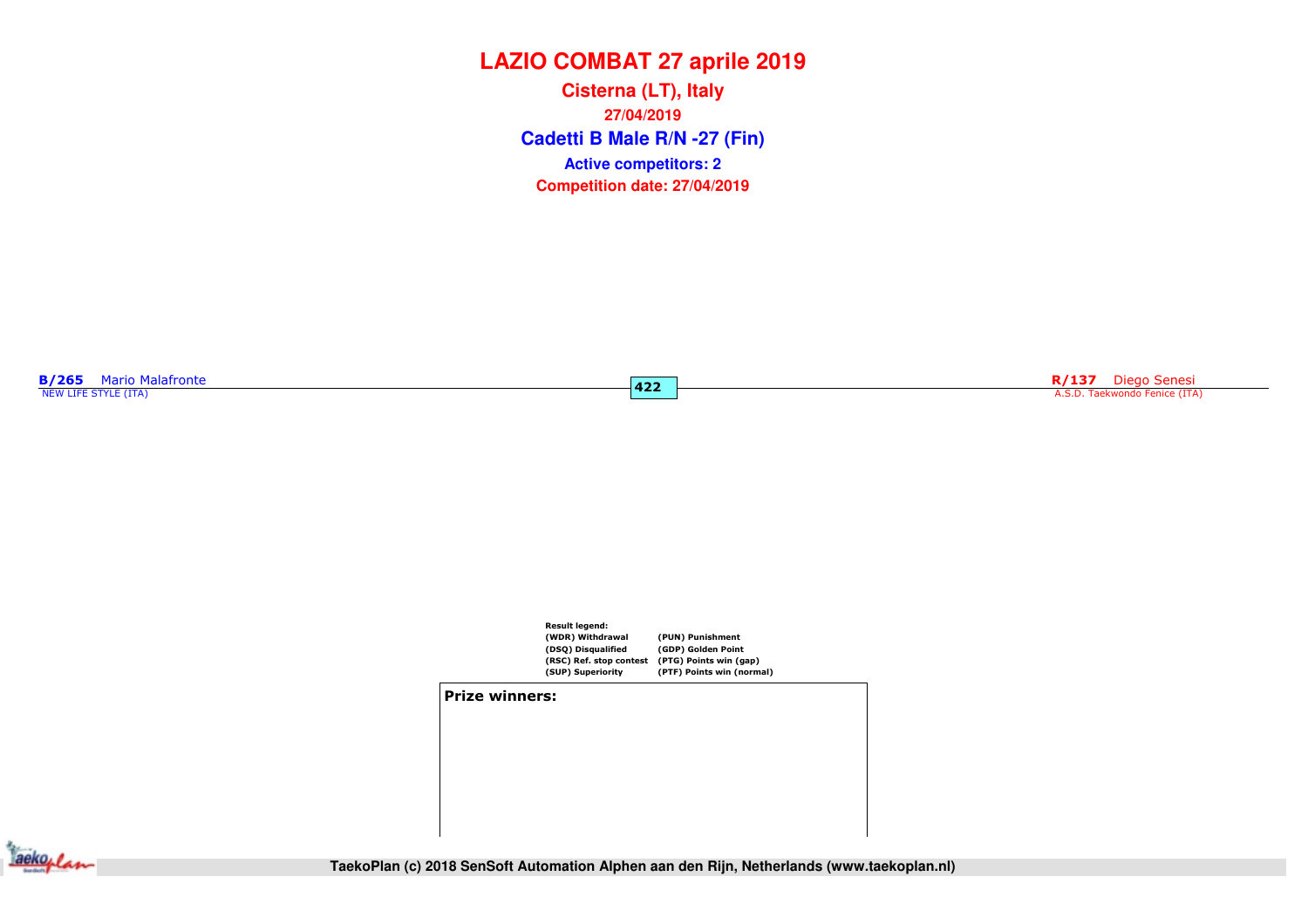**Cadetti B Male R/N -30 (Fly) Cisterna (LT), Italy27/04/2019Competition date: 27/04/2019 Active competitors: 5**

![](_page_29_Figure_2.jpeg)

![](_page_29_Figure_3.jpeg)

![](_page_29_Figure_4.jpeg)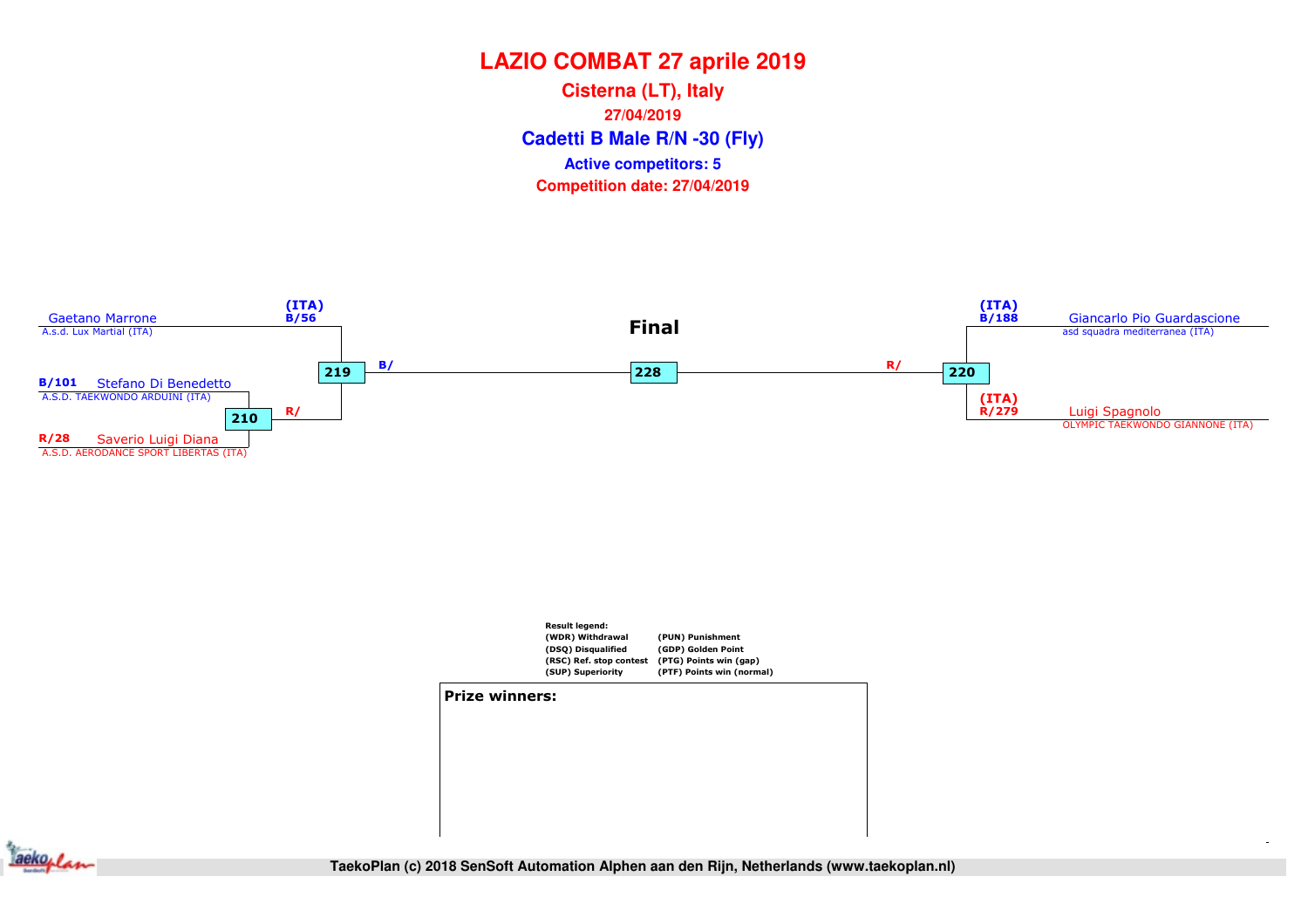**Cadetti B Male R/N -33 (Bantam) Cisterna (LT), Italy27/04/2019Competition date: 27/04/2019 Active competitors: 4**

![](_page_30_Figure_2.jpeg)

![](_page_30_Figure_3.jpeg)

![](_page_30_Picture_4.jpeg)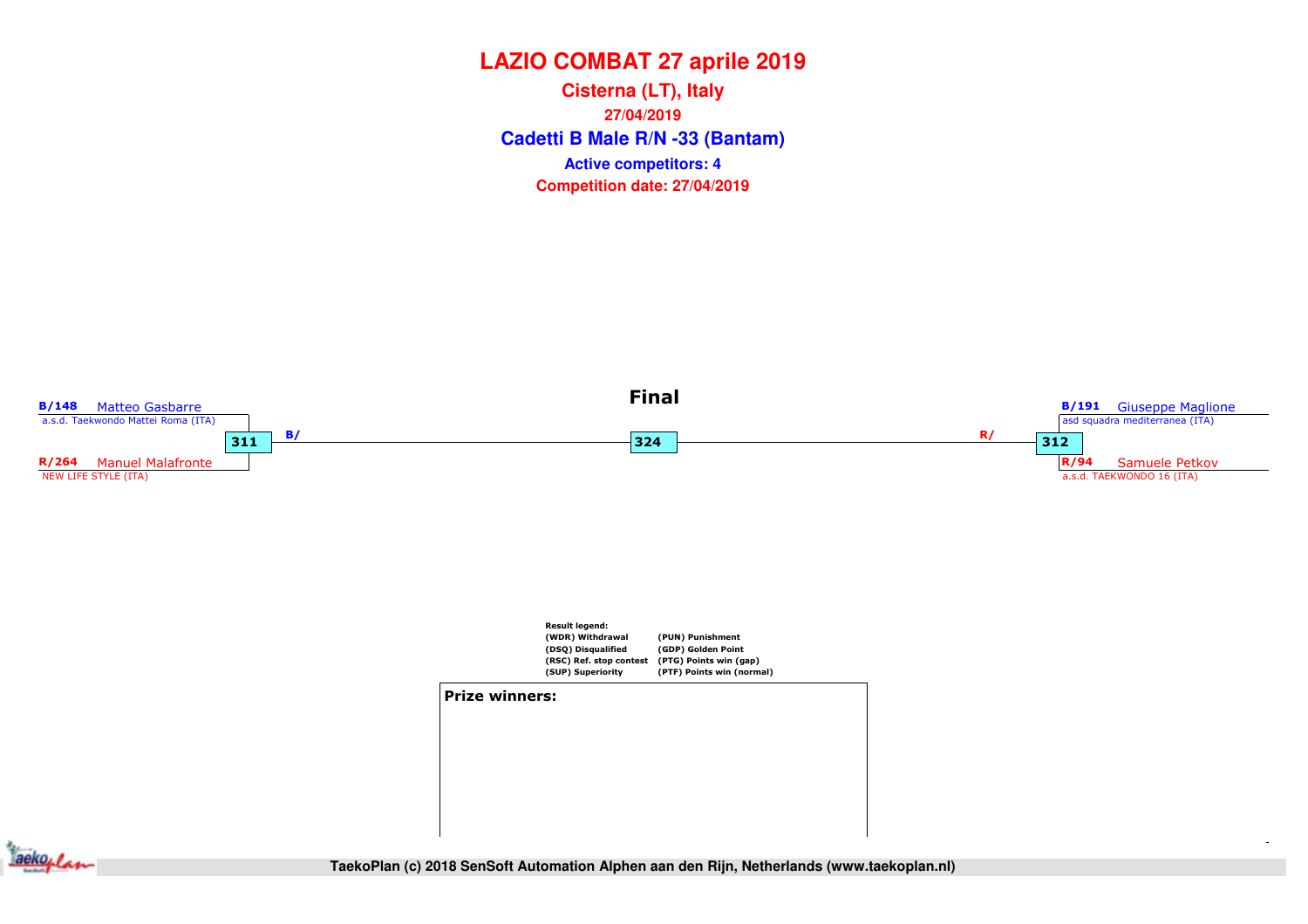**Cadetti B Male R/N -37 (Feather) Cisterna (LT), Italy27/04/2019Competition date: 27/04/2019 Active competitors: 6**

![](_page_31_Figure_2.jpeg)

![](_page_31_Figure_3.jpeg)

![](_page_31_Figure_4.jpeg)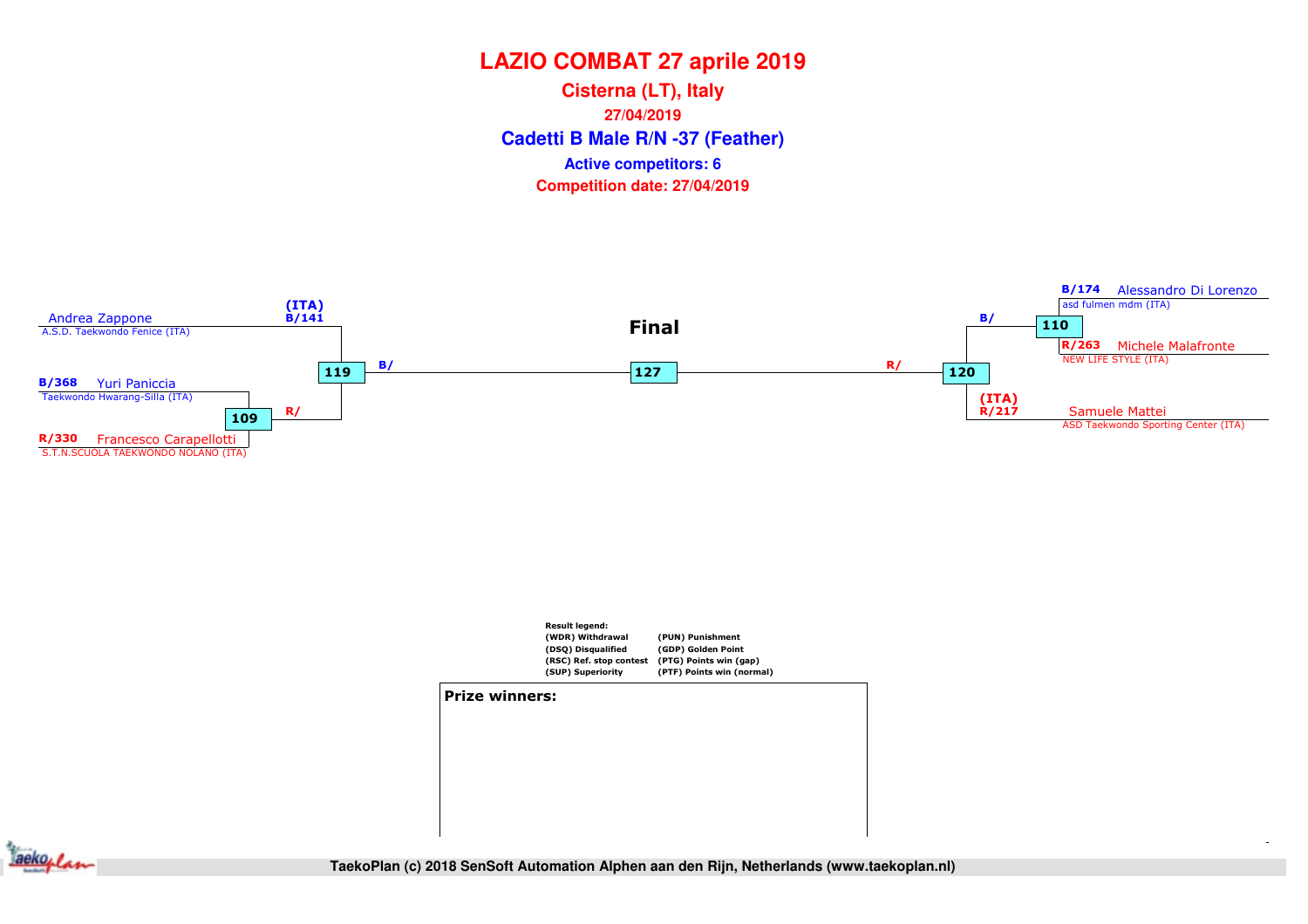**Cadetti B Male R/N -45 (Welter) Cisterna (LT), Italy27/04/2019Competition date: 27/04/2019 Active competitors: 3**

![](_page_32_Figure_2.jpeg)

![](_page_32_Figure_3.jpeg)

![](_page_32_Figure_4.jpeg)

![](_page_32_Figure_5.jpeg)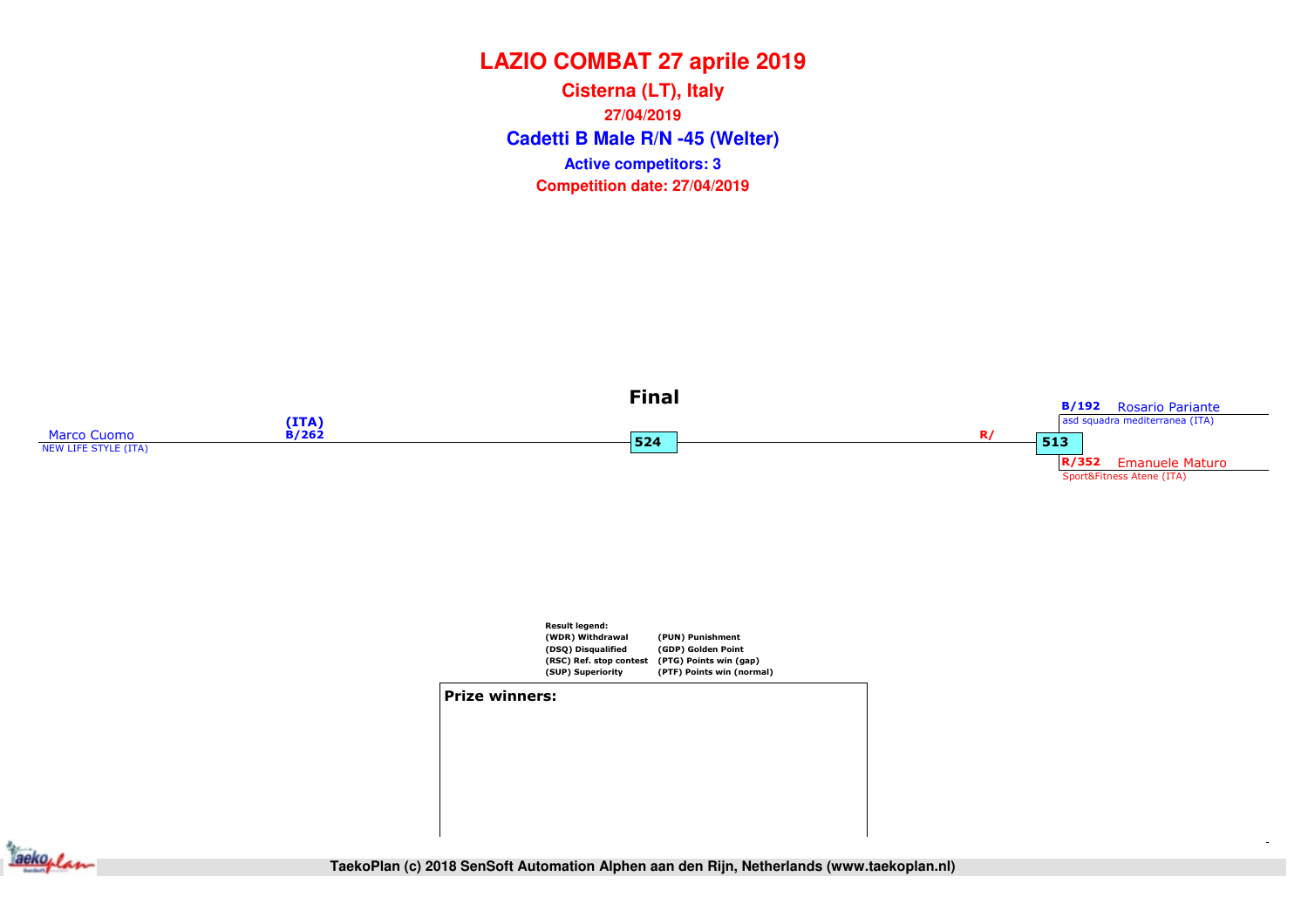**Cadetti B Male R/N -53 (Middle) Cisterna (LT), Italy27/04/2019Competition date: 27/04/2019 Active competitors: 2**

 $323$ 

**B/19** Cristian Zinato<br>a.s.d Taekwondo Gold Accademy (ITA)

R/152 Alessandro Bordeniuc<br>A.S.D. TEAM ELIOS ARTI MARZIALI (ITA)

![](_page_33_Figure_4.jpeg)

#### Prize winners:

![](_page_33_Picture_6.jpeg)

**TaekoPlan (c) 2018 SenSoft Automation Alphen aan den Rijn, Netherlands (www.taekoplan.nl)**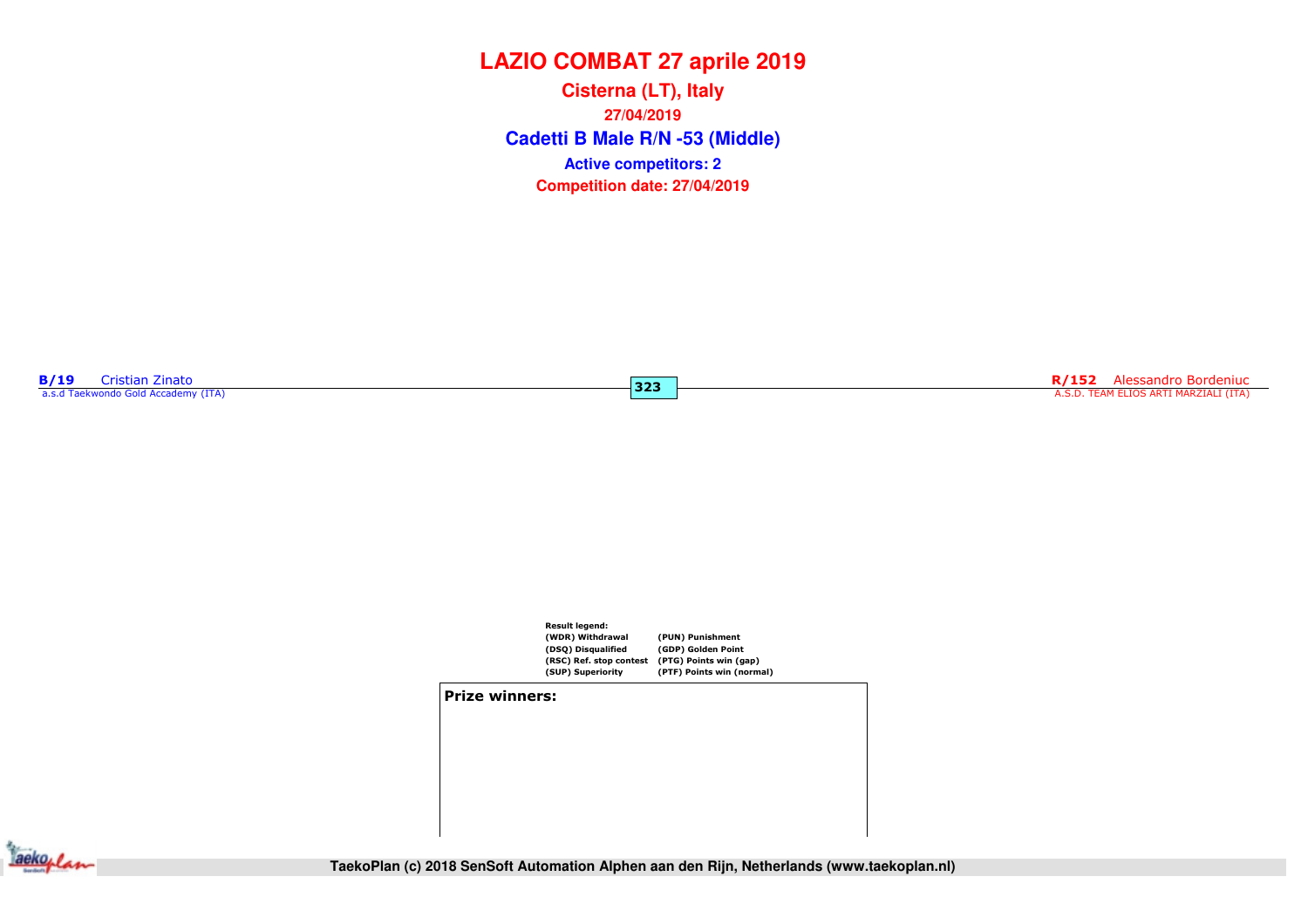**Cadetti B Male R/N +57 (Heavy) Cisterna (LT), Italy27/04/2019Competition date: 27/04/2019 Active competitors: 2**

 $522$ 

**B/189** Ciro Illiano<br>asd squadra mediterranea (ITA)

Roman Register and Register and Register and Register and Register and Register and Register a.s.d. Musado Velletri (ITA)

![](_page_34_Figure_4.jpeg)

#### Prize winners:

![](_page_34_Picture_6.jpeg)

**TaekoPlan (c) 2018 SenSoft Automation Alphen aan den Rijn, Netherlands (www.taekoplan.nl)**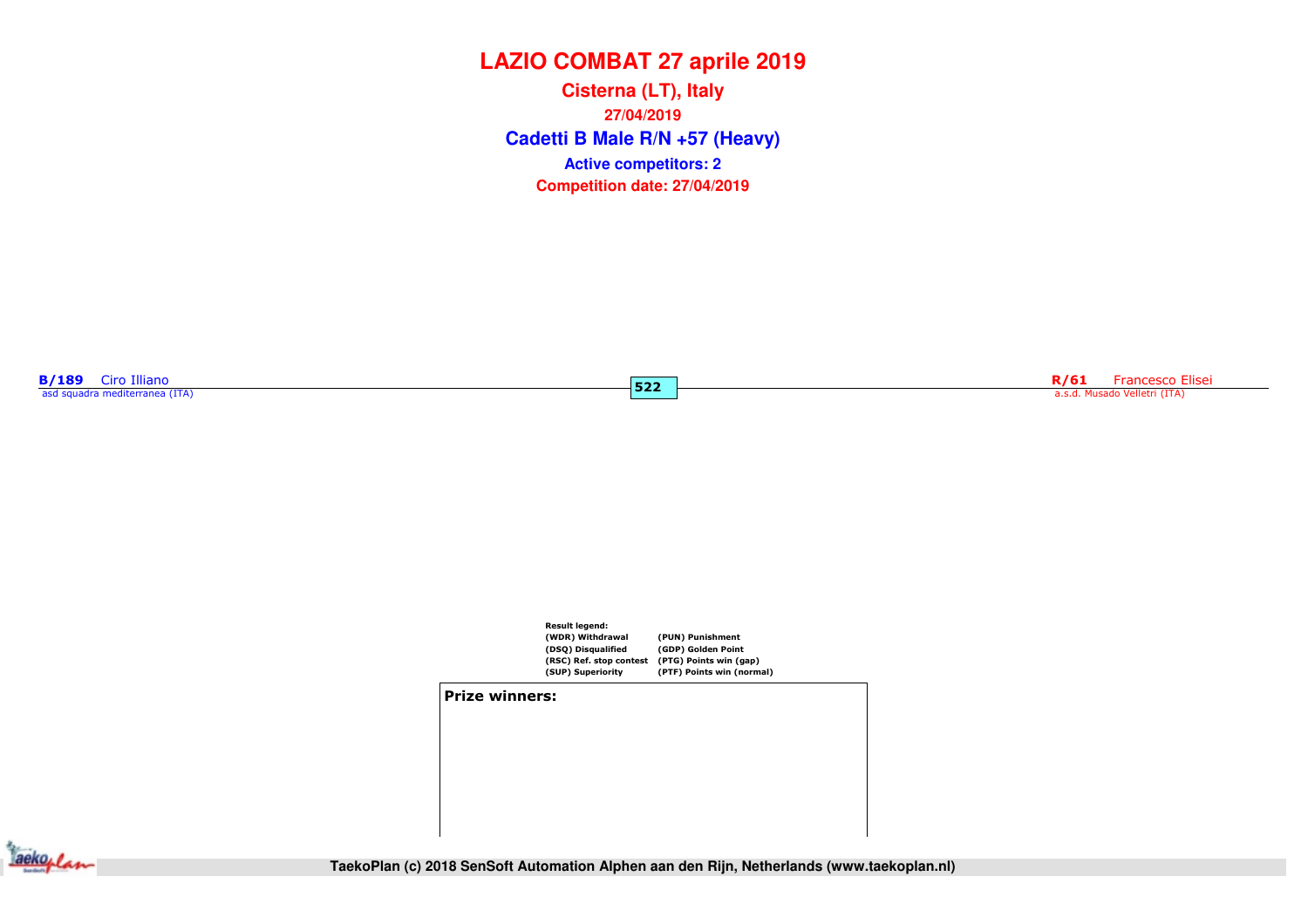**Cadetti B Female R/N -33 (Bantam) Cisterna (LT), Italy27/04/2019Competition date: 27/04/2019 Active competitors: 3**

![](_page_35_Figure_2.jpeg)

![](_page_35_Figure_3.jpeg)

![](_page_35_Picture_4.jpeg)